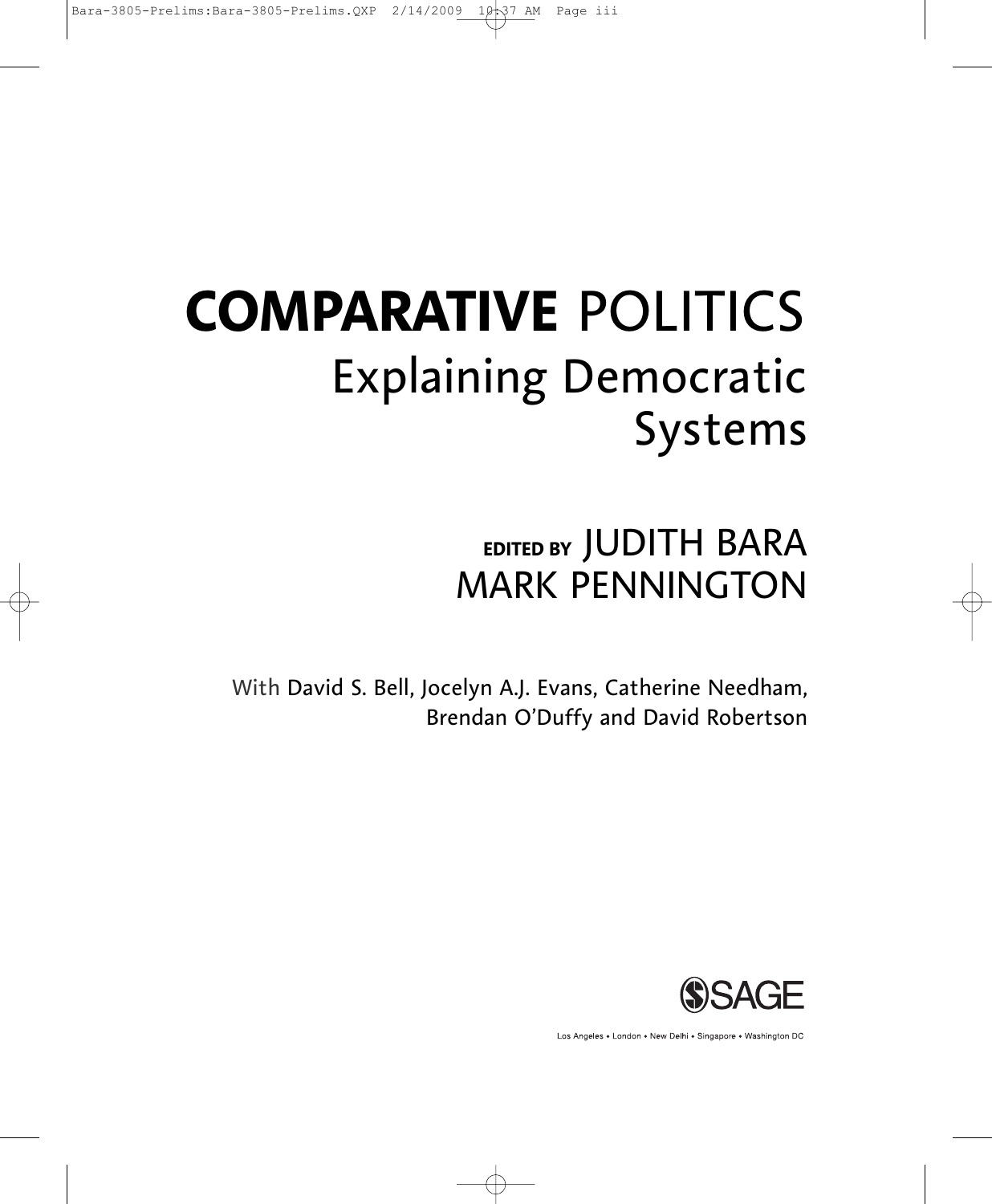**Mark Pennington**

## **CHAPTER OUTLINE**

This chapter defines the nature of political institutions and discusses three theoretical frameworks for the comparative analysis and explanation of how institutions work in modern democratic states. These approaches, derived from the 'new institutionalism', are rational choice institutionalism, cultural institutionalism and structural institutionalism. In each case discussion focuses on three elements – ontology, explanation of why institutions matter and explanation of origins of institutions and institutional change.The chapter concludes with a discussion of how elements of the three approaches might be synthesized in order to enhance explanation and analysis.

## **Introduction: Why Comparative Politics?**

As its name suggests, comparative politics is concerned with the comparative study and analysis of political systems. It aims to overcome the shortcomings of approaches focused purely on case studies of individual countries and of those that build purely abstract theoretical models of decision-making. Comparing the similarities and differences between political phenomena across countries allows social scientists to judge if and how the experience of some states is similar to that of others and to assess whether theoretical models of how people make decisions are able to claim universal validity.

The primary focus of both theoretical and empirical work in comparative politics is on the comparison of institutional practices *between* states. It examines how institutions vary between states and the effect that different institutional practices have on the *outcomes*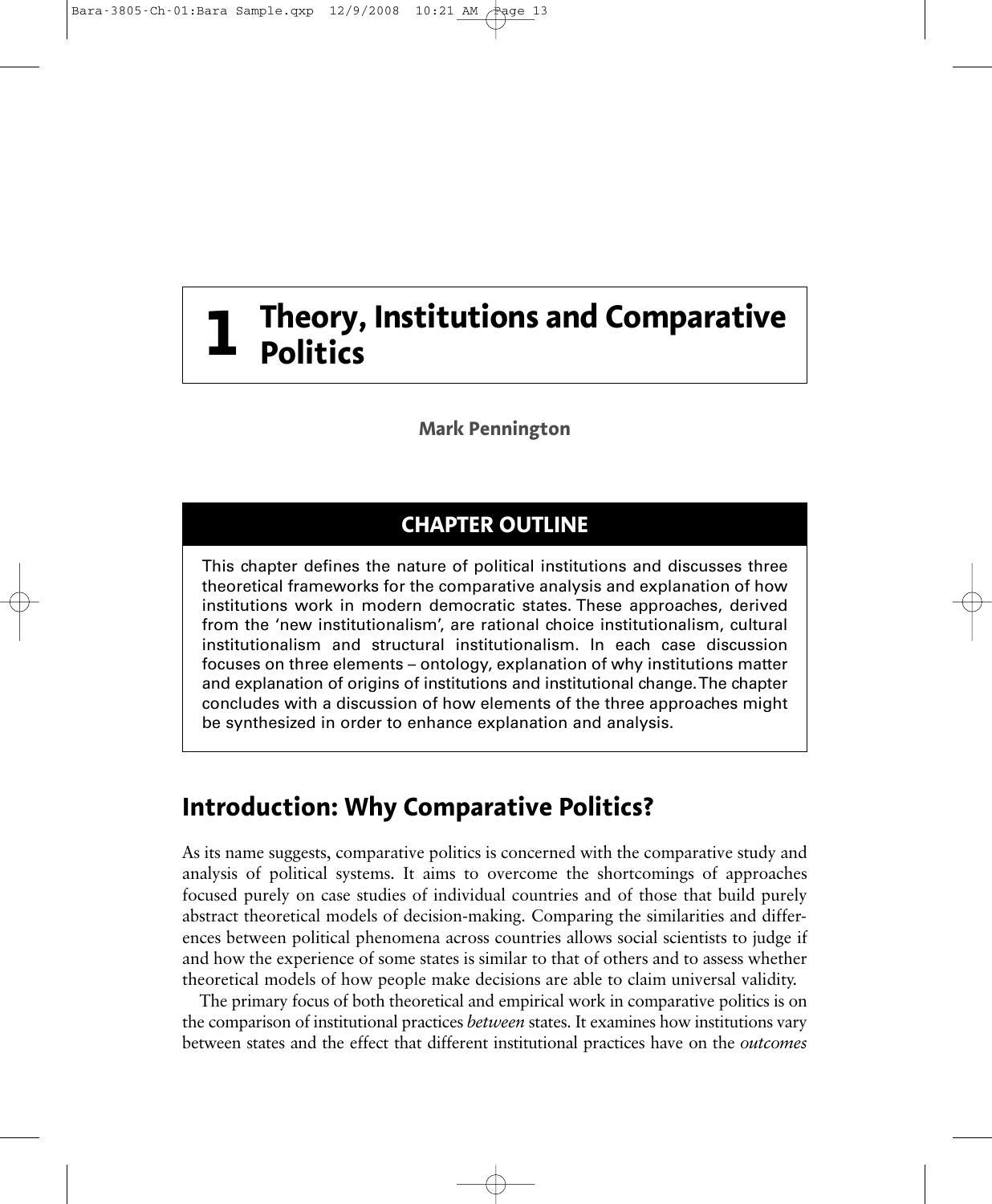of the political process in different societies. More important, perhaps, it aims to develop an understanding of *how and why* different institutions have the effects on political outcomes that they do. Within this context, the role of institutions has assumed pride of place in contemporary comparative politics with the wider rise across the social sciences of what has become known as the 'new institutionalism'. Under the slogan 'institutions matter', a broad range of work has been conducted exploring the ways that institutions affect political outcomes. The term 'new institutionalism', however, conceals a considerable amount of disagreement between political scientists with regard to what exactly it is about institutions that affects the nature of the political process.

## *Three 'schools of thought'*

Broadly speaking, it is possible to identify three distinct schools of thought within the new institutionalism (see, for example, Hall and Taylor, 1996). These are:

- Rational choice institutionalism
- Cultural institutionalism
- Structural institutionalism

Distinguishing the key characteristics of these different schools of thought within comparative politics will be the main task of this introductory chapter and is a unifying theme that runs throughout the course of this book. Familiarity with the *general* principles that define the different elements of new institutional analysis is crucial to developing the more *specific* aspects of comparative analysis (such as comparative electoral systems, or comparisons of the role of bureaucracy) that will be engaged in subsequent chapters. Before we explore the ways in which these different perspectives analyse and account for the role and significance of institutions, however, it is important to define exactly what is meant by the term *institution*.

## **What Is an Institution?**

Lane and Ersson define an institution as, 'a rule that has been institutionalized'. Within this general definition, however, it is possible to distinguish two different ways in which 'rules may be institutionalized' (1999:23).

#### *'Hard' institutions*

'Hard' institutions comprise those formal rules (the political equivalent of driving on the left rules) that characterise a political system such as the rules of the electoral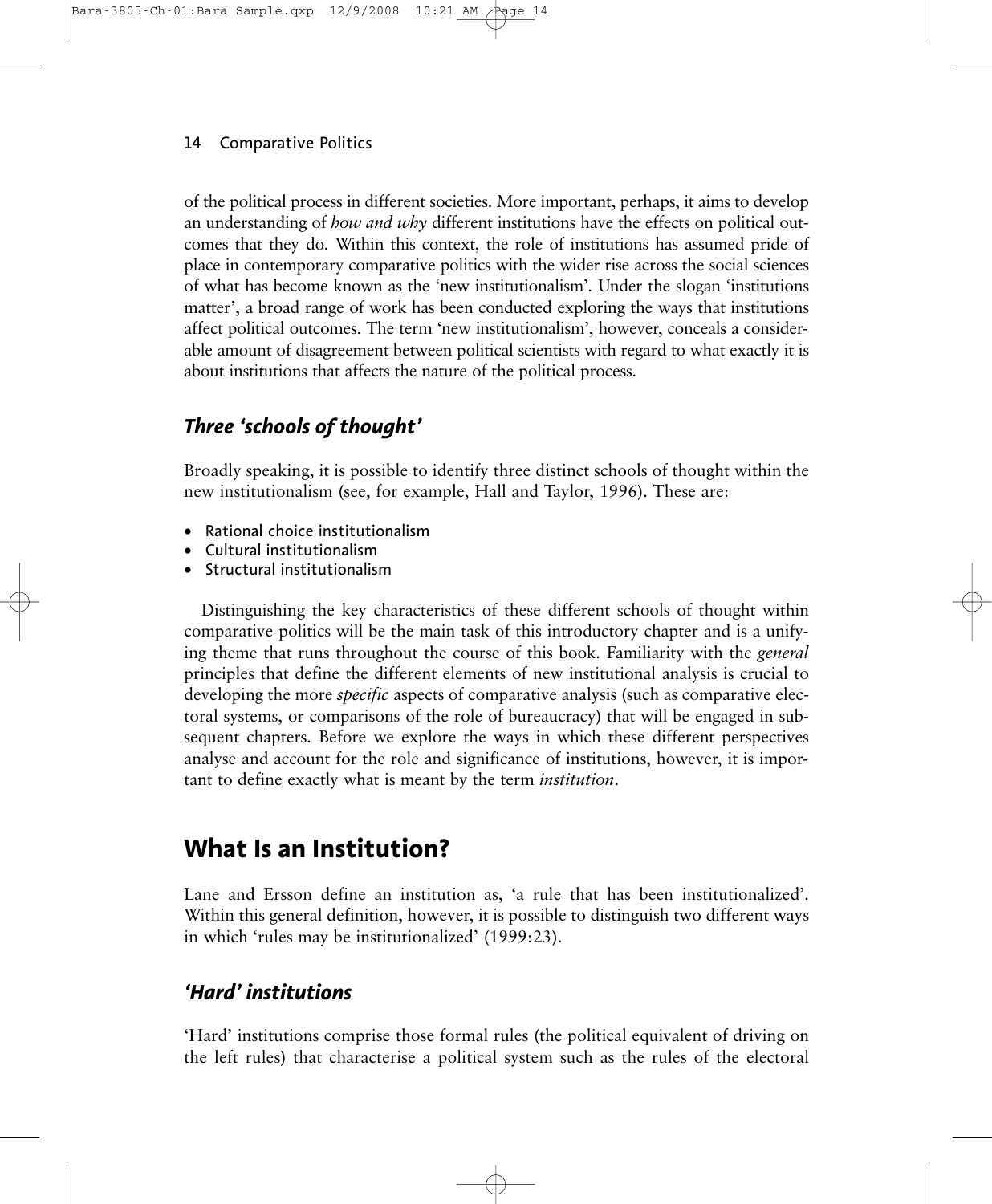process (first past the post voting rules versus proportional representation, or federalism versus a unitary state, for example). These 'hard' aspects of the political apparatus also include fundamental characteristics of the social system, such as laws pertaining to the existence or non-existence of private property, the existence or non-existence of monarchy and the absence or presence of the basic institutions of liberal democracy. Such 'hard' institutional practices are typically enforced by formal law, with infringements of the rules punished by way of legally recognised sanctions, such as fines and terms of imprisonment.

#### *'Soft' institutions*

'Soft' institutions, conversely, include those practices that are institutionalised via informal rules and practices rather than in the letter of the law. These may include the cultural traditions and linguistic modes that characterise forms of political address, such as the manner in which political demonstrations are conducted, or the social acceptability of discussing ones political beliefs in public. They may also include general belief systems and the sense of identity, which govern the expectations that people have about the way that others will or should behave. Soft institutional rules are not enforced by formal sanctions, but are usually maintained through force of habit and by the exercise of informal sanctions against those who 'break the rules'. These may include ostracism and a general unwillingness to engage with those who fail to conform to culturally accepted practice.

#### *Institutional practice in reality*

Societies may differ in terms of both their hard and soft institutional practices. It is important, therefore, to be aware that countries, which appear superficially similar in terms of hard institutions, may have dissimilar soft institutions and this may, or may not, be a significant factor in explaining the outcomes of the political process concerned. Likewise, societies exhibiting similar soft institutions may be characterized by different hard or formal rules.

Whether it is the hard institutional framework of formal law or the soft institutional norms embodied in habits, traditions and beliefs, the unifying theme of the new institutionalism is that *institutions matter*. Where the proponents of this view differ is in their account of precisely *how* institutions matter. Disagreements between political scientists on this question arise from fundamental differences in world-view, or ontology, concerning the nature of the relationship between the individual and society. The major purpose of this chapter is to examine the different ontological frameworks of the three branches of new institutional research in contemporary comparative politics.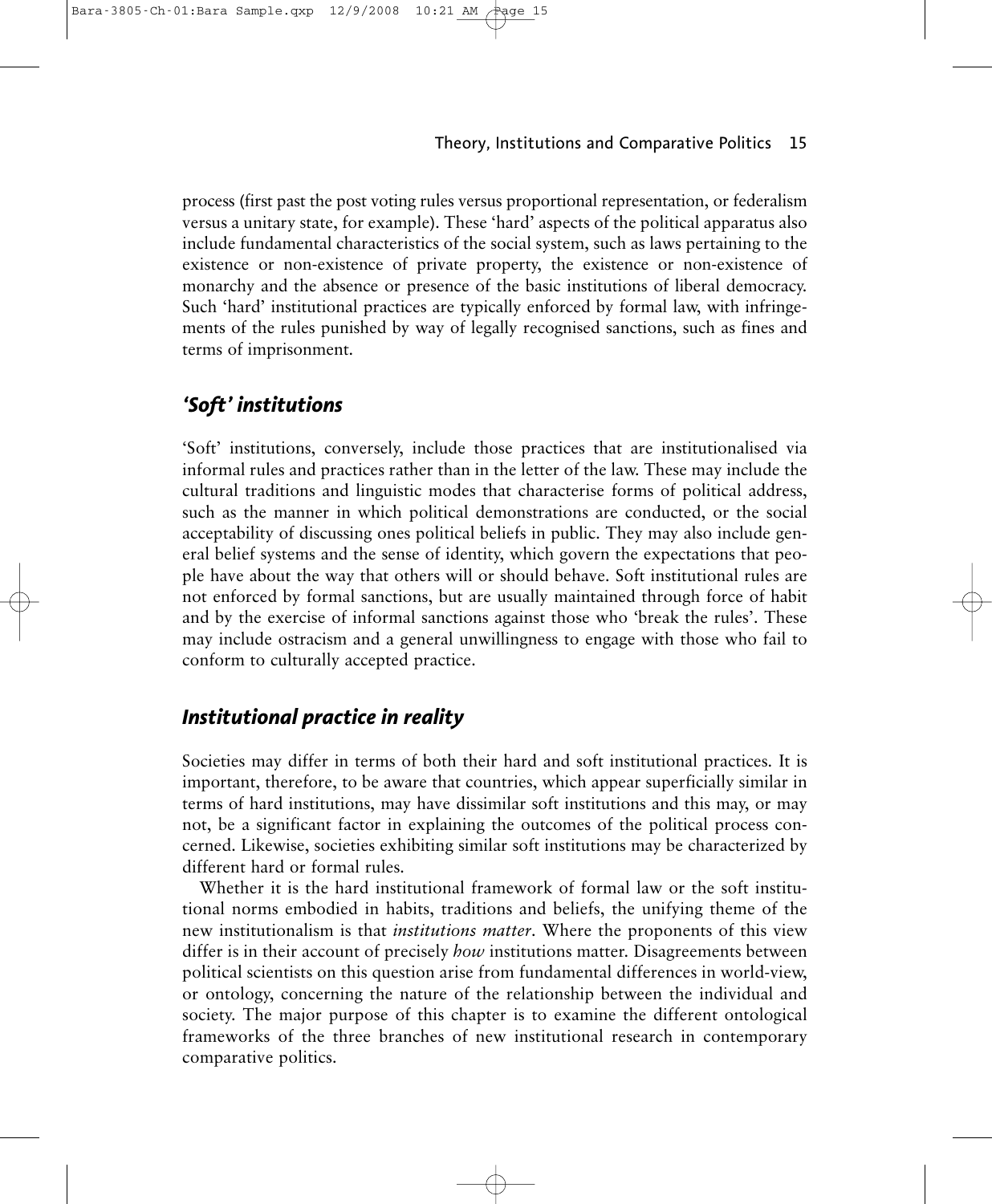## **Rational Choice Institutionalism**

#### *Ontology*

Rational choice institutionalism in comparative politics represents an attempt to apply micro-economic models of rationality to the analysis of the collective choices that are made in the political process. Its central focus is the purposeful individual and her motivations and beliefs. As such rational choice theory adheres to the principle of *methodological individualism*. From a rational choice perspective individuals always make deliberate and conscious choices in pursuit of their personal goals. Even when action takes place in a collective setting such as interest group or the state, the individual actor must always be the focus of concern. As Buchanan and Tullock put it, 'collective action is nothing more than, the action of individuals when they choose to accomplish things collectively rather than individually. Institutions such as the state, therefore, are nothing more than the set of processes, the machine, which allows such collective action to take place' (1962:13).

#### *Centrality of the individual*

If individual action forms the core of rational choice institutionalism then the following primary assumptions about the nature of individual choice are central to rational choice ontology.

- Individuals are predominantly self interested they choose how to act on the basis of achieving their personal goals, whether these are of a material or non-material nature.
- In pursuit of these goals, individuals act as 'maximisers' who seek the biggest possible benefits and the least costs in their decisions.
- The chosen course of individual action will be affected by changes in the structure of costs and benefits at 'the margin'. The marginal principle implies that other things being equal, any increase in the cost of an action will decrease the likelihood of that action, taking place.

#### *Why institutions matter*

Building on these primary assumptions, rational choice institutionalism analyses how different institutions affect the pattern of costs and benefits – the *incentive structures* – that face individual political actors. Individual action always takes place in context of institutional practices whether 'hard' or 'soft', and the different incentive structures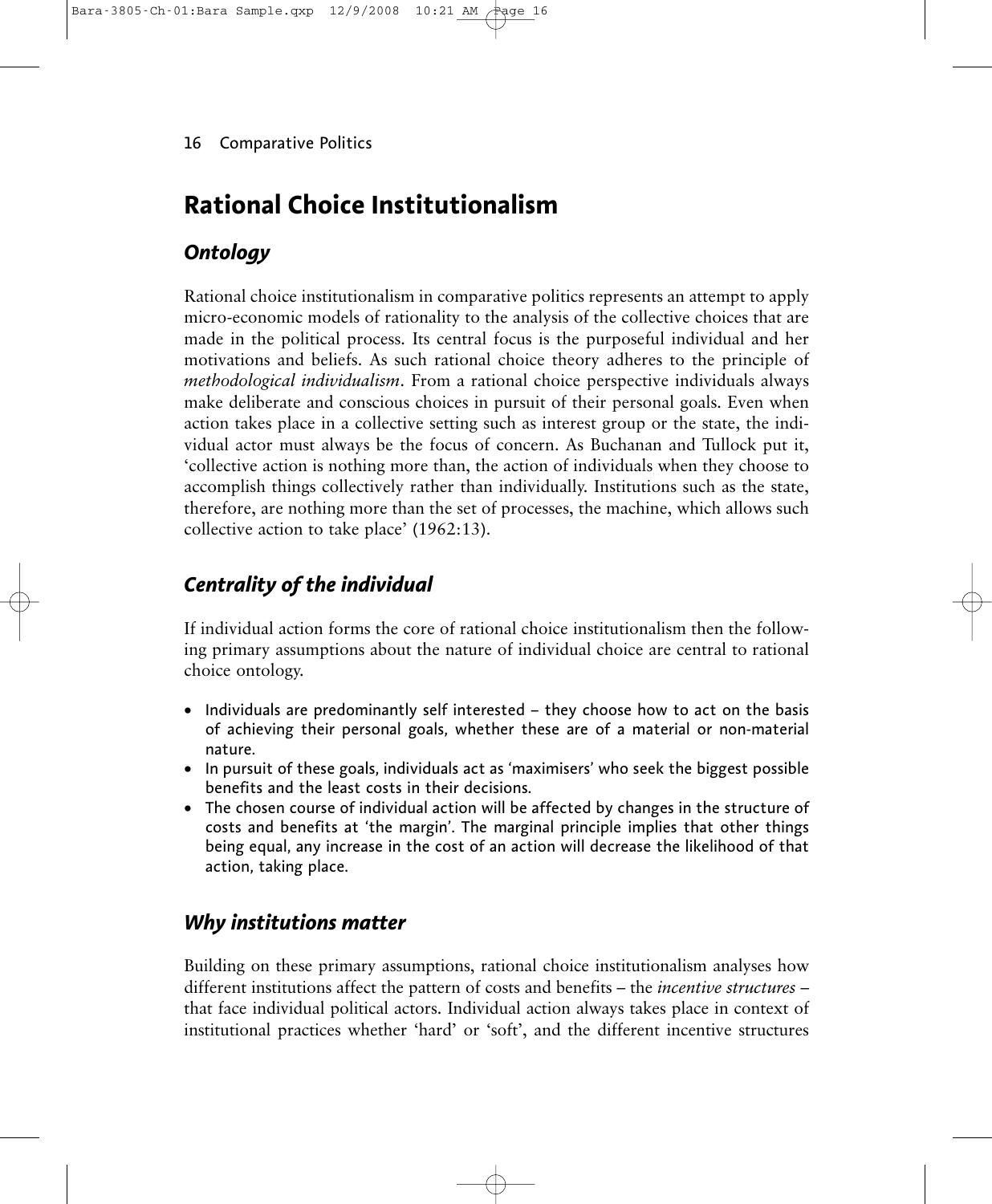which people face under different regimes may fundamentally affect the outcomes of the political process. According to this view, individuals always make their choices in the same way, that is, they act as maximisers of benefits over costs, but the *outcomes* of these choices will be affected by the institutions that are present.

The major concern of rational choice institutionalism is on the propensity for different institutions to channel the self-interested choices of political actors towards outcomes, which are positive or negative from a collective point of view. The origin of this approach derives from micro-economics and Adam Smith's notion of the invisible hand. In *The Wealth of Nations* Smith sought to demonstrate how, if institutions are properly structured, the pursuit of self interest by actors within society can lead to beneficial social results, even if those results are *not* the specific intent of the actors concerned. Smith did not, as is sometimes implied by critics, maintain that the pursuit of self-interest *always* produces the best results, but focused on the crucial role of the institutional context and in particular the existence of private property and competitive markets as the key factor in determining whether this is so. Following in the wake of Smith, contemporary neo-classical economics has developed a sophisticated framework to explain how self-interested behaviour in the economic marketplace is able to generate outcomes beneficial from the view of society as a whole, and those contexts where 'market failures' are likely to be prevalent (Sandler, 2000).

## *Lessons from economics*

In economic theory 'market failures' are usually thought to derive from the existence of free-rider or collective action problems and/or from principal versus agent problems. The former occur when individuals are able to derive benefits from a particular good without paying their full personal share of the costs. Collective goods include such things as the maintenance of clean air. The benefits of a clean atmosphere may accrue to all individuals within a given area, *irrespective* of whether they make a personal contribution to the reduction of pollution. In this situation, the rational choice for the individual is to 'free ride', consuming clean air without making a contribution to its provision, while hoping that others will be willing to foot the bill. If all individuals reason in this way, however, then no one will contribute, the air will remain polluted and choices, which are rational from the viewpoint of the individual, will turn out to be collectively *irrational*.

#### *Principals and agents*

Principal versus agent problems, refer to the difficulties that occur in monitoring relationships between individual actors both within and between organisations. If individuals are predominantly self-interested it cannot be taken for granted that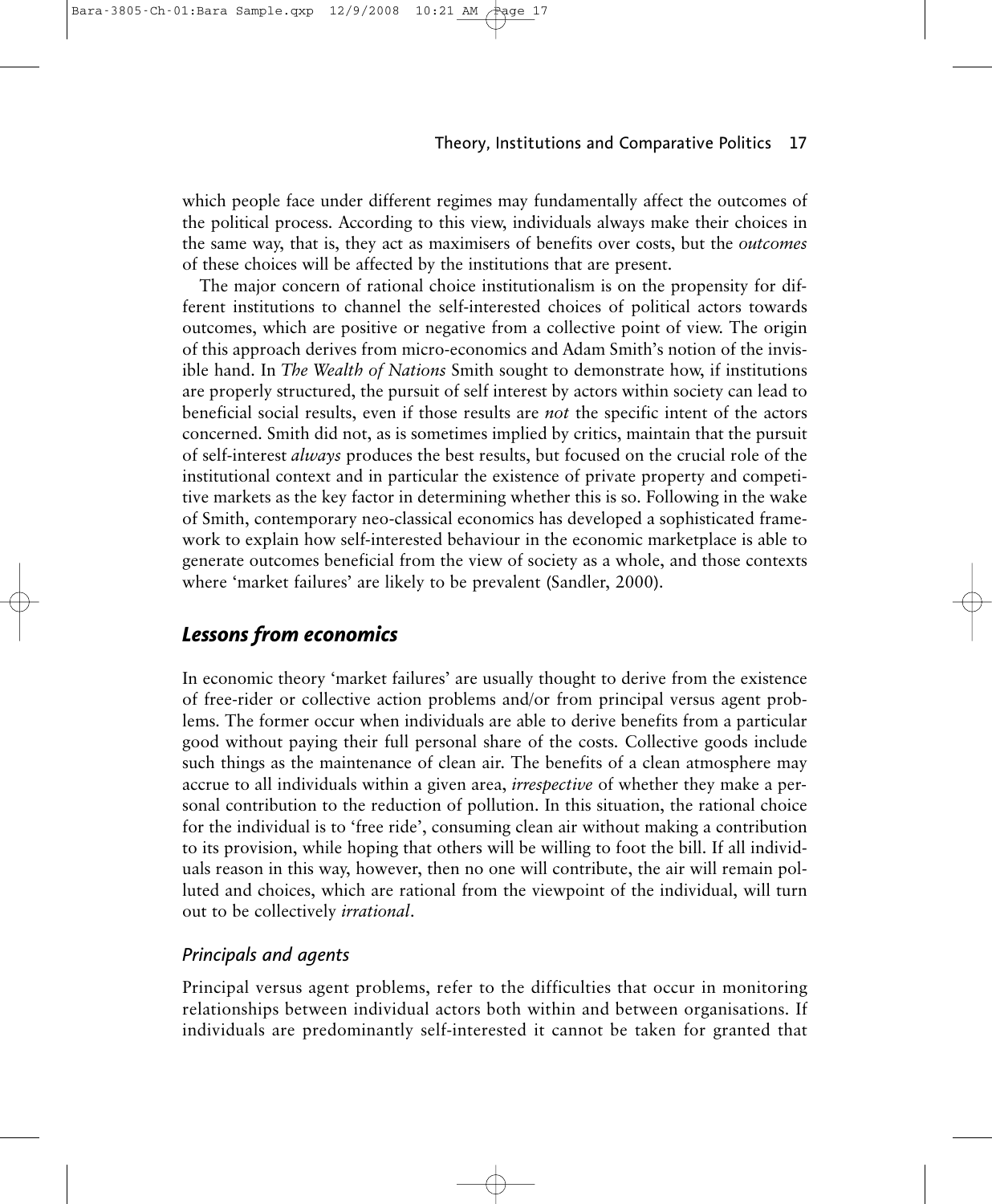they will fulfil their responsibilities to those with whom they have economic or political relations. Other things being equal the propensity for actors to shirk their responsibilities will be dependent on the ease with which 'principals' may monitor the performance of their 'agents'. In economic theory principal versus agent problems often refer to the difficulties for the shareholders (the principals) of companies to exert effective control over the managers (their agents) who are contractually responsible for increasing the value of the company stock. Shareholders need to know that managers are not paying themselves salaries and other benefits unwarranted by company performance. Such problems may also occur within companies in terms of the relationship between managers and workers. Managers need to ensure that workers are meeting the terms of their contracts by, for example, arriving at work on time, meeting production targets and so on. The capacity of managers to discourage workers from shirking on the job will be affected by the relative ease or difficulty of monitoring their performance. The costs involved in the monitoring of others behaviour in this context are usually referred to as transaction costs.

#### *Collective goods*

Rational choice institutionalism is primarily concerned with the existence of collective action and principal versus agent problems in the political process and the extent to which different institutions in different societies exacerbate or help to overcome such dilemmas. Following the work of Mancur Olson (1965, 1982), collective action problems in politics have been a particular concern for rational choice theorists. According to this perspective, many of the outcomes of the political process have the character of collective goods – they are provided to everybody, irrespective of the contribution that actors make and hence are subject to the free-rider problem. Olson uses this analysis to explain a variety of political phenomena. In *The Logic of Collective Action* (1965), he explains that the existence of a shared interest between members of a particular group or social class does *not* guarantee that groups or classes will be able to act politically owing to the prevalence of the free-rider problem. Group or class interests have the character of a collective good where what is individually rational for members of the group or class concerned may not accord with the interests of the group as a whole.

In the *Rise and Decline of Nations* (1982), Olson furthers this analysis to account for the greater propensity of producer interests in industrial democracies to overcome the collective action problem than consumer interests. The former, having a smaller potential membership may find it easier to identify potential free-riders and to enforce sanctions against them, whereas the latter being so numerous find it difficult to distinguish free-riders from the population at large.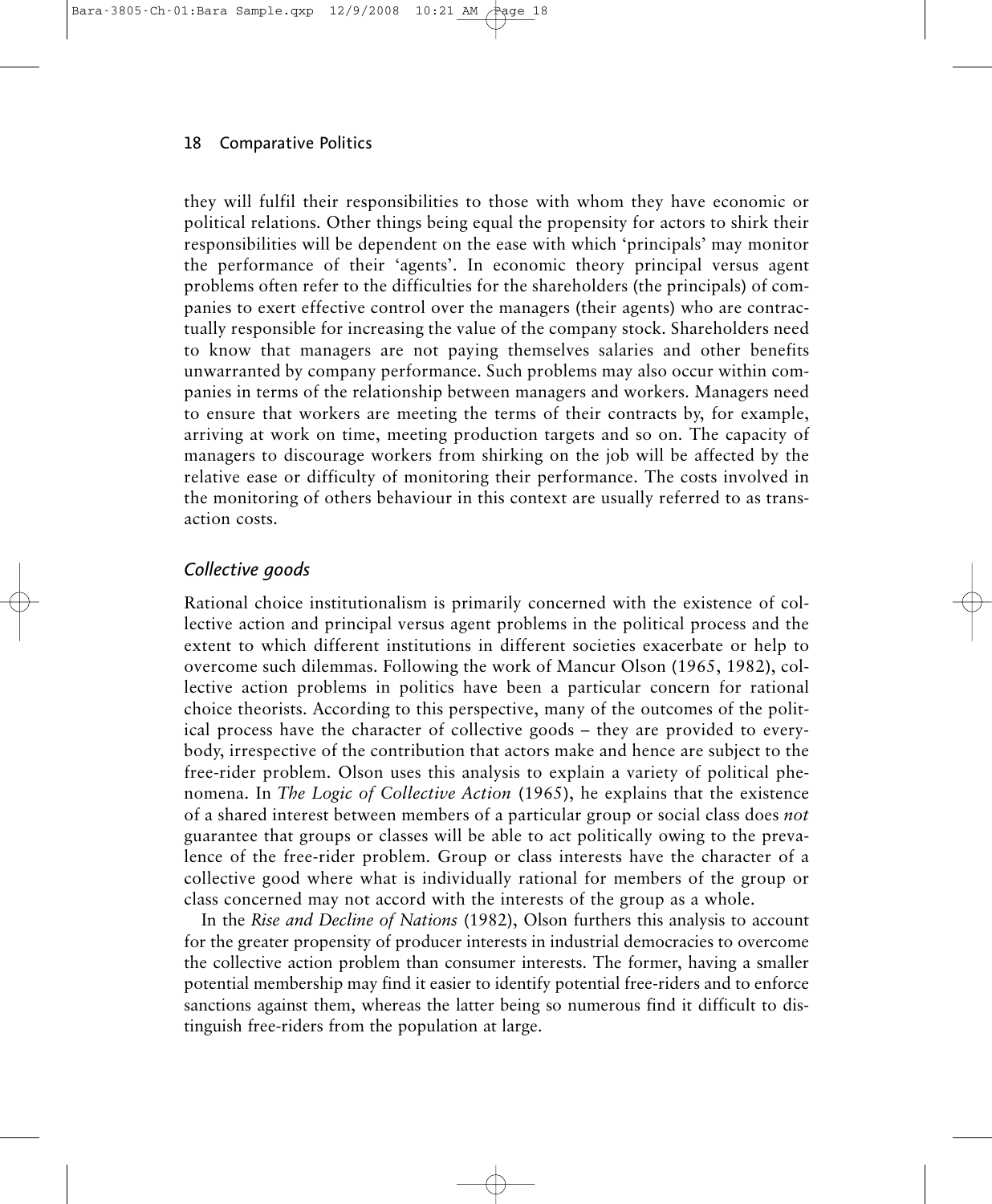#### *Dealing with 'free riders'*

Both 'hard' and 'soft' institutions are analysed by rational choice theorists in terms of their contribution to raising or lowering the costs of collective action and the likelihood of overcoming free-riding behaviour. Hard institutions may increase the severity of collective action problems if they operate to raise the costs of organisation. Thus, the existence of laws restricting the right to assemble and to engage in public demonstrations may intensify the free-rider problem by adding to the costs of collective action in terms of the risks of fines and potential imprisonment facing potential participants (Chong, 2002). Tullock's (1974) account of the incentives or lack of incentives to engage in revolutionary politics provides a useful example of this approach. According to Tullock revolutions in politics are relatively rare phenomena precisely because they constitute the ultimate form of collective action problem. For many forms of political revolution to be successful requires the participation of large numbers of people. The scale of the numbers required, however, provides considerable opportunities for free-riding, an incentive that is reinforced by the considerable costs afflicting participants should the revolution fail. The latter may be especially pronounced in totalitarian regimes where the punishment for failure may be death. Soft institutions may be equally significant in this regard. If cultural conventions in a particular society discourage 'taking to the streets' then this will constitute an additional barrier that may reinforce the problem of free-riding.

Principal versus agent problems in the political process typically focus on the relationships between voters (the principals) and politicians (their agents). Voters in democracies elect politicians, but the capacity for voters to ensure that politicians keep their promises in the period between elections is seen as a function of the relative difficulty of monitoring politicians behaviour and in the final analysis the costs of voting itself. Complex procedures for the registering of voters may, for example, raise the costs of monitoring politicians, discouraging people from exercising their vote, relative to societies where voting is a much simpler exercise.

Similar problems are also analysed in the relationship between politicians and bureaucrats or civil servants. From a rational choice perspective, different institutional arrangements will affect the capacity for politicians to ensure that the public bureaucracy is delivering services in a properly efficient manner (see, for example, Tullock et al., 2002).

## *The origin of institutions and explaining institutional change*

Recognising that institutional factors operate to condition the incentives that individuals face is to leave open the question of how the institutional arrangements concerned were arrived at in the first place. It is at this point that the rational choice paradigm splits into what might best be described as 'strong' and 'weak' versions.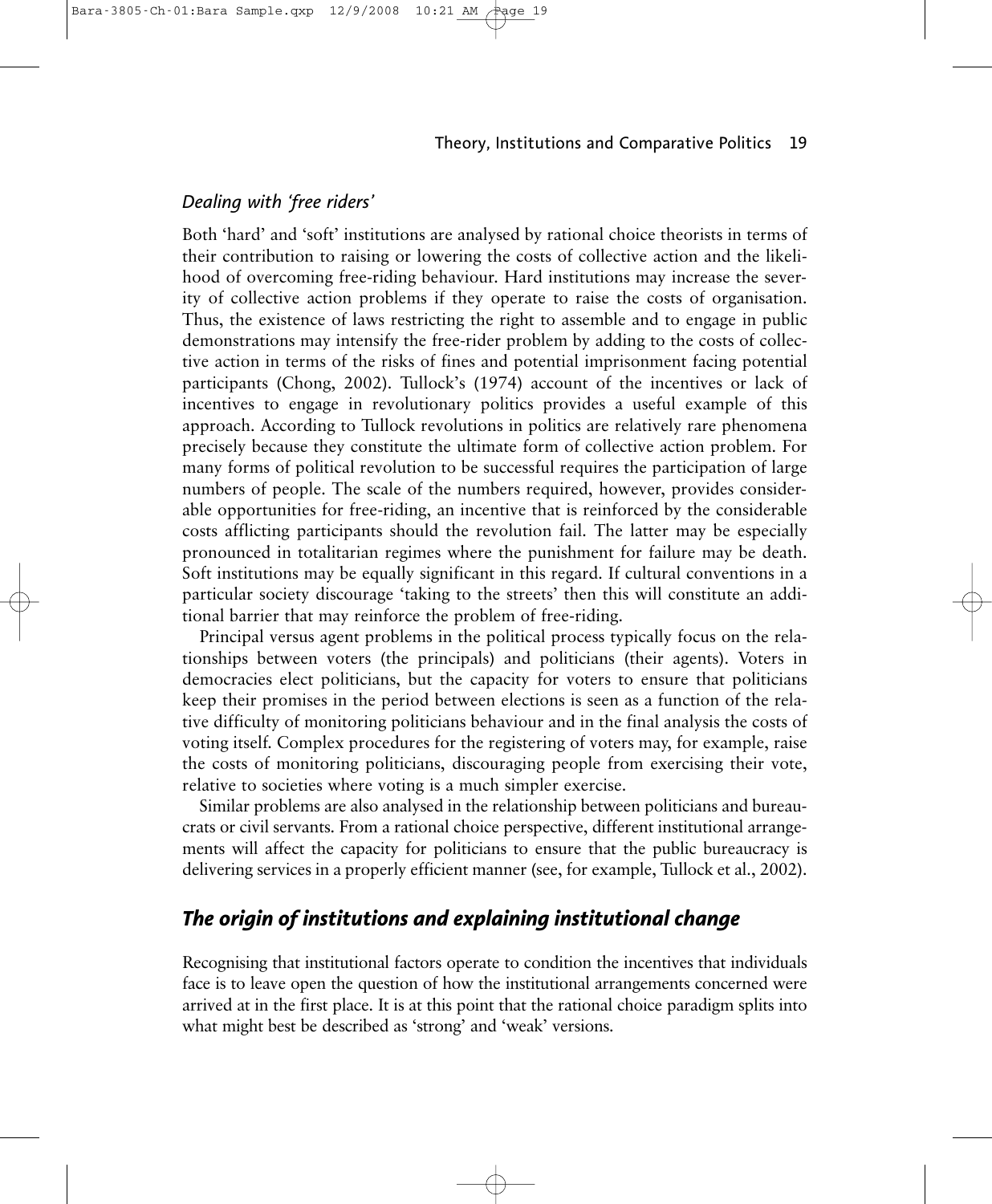#### *'Strong' versus 'weak' rational choice*

Strong rational choice maintains that the prevailing set of political institutions at any given time is itself the product of the interaction between individual agents pursuing their personal interests. Those who see such processes resulting in positive social outcomes include members of the Chicago School of political economy such as Becker (1985) and Wittman (1995). They maintain that institutions are chosen rationally by self-interested agents and constitute an efficient response to the solution of collective action and monitoring problems. Seen in this light, inefficiencies owing to the existence of 'market failures' prompt policy responses from the state to ensure that an efficient societal equilibrium is achieved.

'Weak' versions of rational choice theory allow greater scope for the role of ideas in the process of institutional choice. According to this view, ideas that are *not* reducible to self-interest can play an independent role in building institutions. Ideas are seen to influence the institutional context of decision-making and owing to errors in institutional design may lead to the creation of deficient incentive structures. Adherents of the Virginia School of public choice theory such as James Buchanan (1991) subscribe to this view. They argue that the process of institutional choice is subject to human error, in part owing to imperfect information and in part because of collective action and principal versus agent problems involved in the process of institutional design. As a consequence, the decision structures that emerge from such processes will often be suboptimal from a societal point of view. Thus, 'market failure' will often be replaced or even worsened by 'government failure' (Tullock et al., 2002).

#### *Ideas and interests*

With regard to the interrelationship between ideas and interests, consider the Russian Revolution of 1917. Whereas 'strong' rational choice may interpret this event as a rational response by self-interested agents to replace an inefficient set of social structures, a weaker variant would point to the significance of ideas in shaping what people *think* is an efficient response to their interests, that is, *the idea of socialism*, as a key factor influencing the character of events. The latter would nonetheless emphasise that ideas have ultimate consequences for the incentives that individuals face. Thus, the idea of socialism helped to create socialist institutions, which resulted in a set of incentives that many would argue, was responsible for the inefficiency of the Soviet economy and the chronic difficulties of reforming the system from within (see, for example, Kornai, 1992). Working in this vein, the most sophisticated versions of 'weak' rational choice emphasise the dynamic interplay between ideas and the interests they help to create as the driving forces of institutional and political change (North, 1990).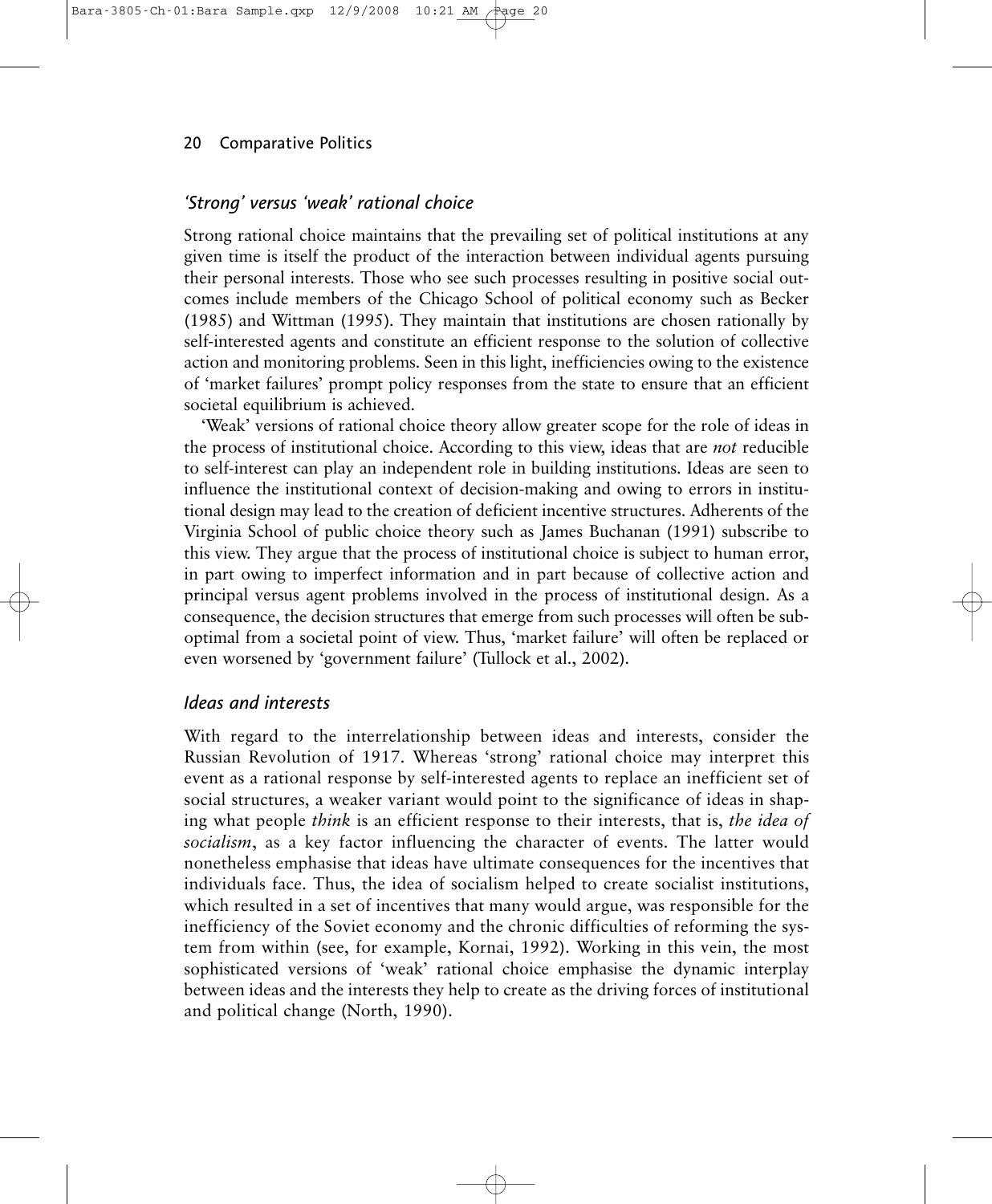## **Cultural Institutionalism**

### *Ontology*

Bara-3805-Ch-01: Bara Sample.qxp 12/9/2008

The role of ideas and beliefs as recognised by the 'weaker' variants of rational choice theory plays a still larger role in the ontology of cultural institutionalism. From the perspective of cultural theory individuals always make decisions in a manner that reflects the prevailing ideas and beliefs widely shared by members of the communities of which they are a part. This does not require that actors necessarily agree with all the ideas and beliefs concerned, but that action is informed by reference to a set of common practices and norms.

#### *Group processes*

Seen in this light individual perceptions are largely a product of the social environment and hence it is the belief structures that constitute the latter that form the focus of political analysis. In contrast to the methodological individualism of rational choice theory, the focus on group level processes by cultural theorists is often described as a form of methodological holism or collectivism. Thus:

- People define their interests according to conceptions of meaning, symbols and traditional practices derived from the cultural environment.
- In order to act within society, people internalise cultural norms and practices without subjecting these to rational scrutiny.
- The manner in which people make their decisions, will be affected by the context of cultural norms in which they are operating.

#### *Why institutions matter*

Institutions matter to cultural theorists because institutional practices, whether of the hard or soft variety, are the embodiment of cultural values and beliefs. Hard institutions, such as parliaments and courts, and soft institutions, such as dress codes and modes of speech, are a reflection of historically shared legacies and experiences, which people define as part of their 'way of life' and 'who they are'. Thus, what it means to call oneself 'British', 'German', 'French', 'working class', 'middle class', 'rural' or 'urban', is a reflection of shared experiences and meanings that have been forged through a particular set of historical events.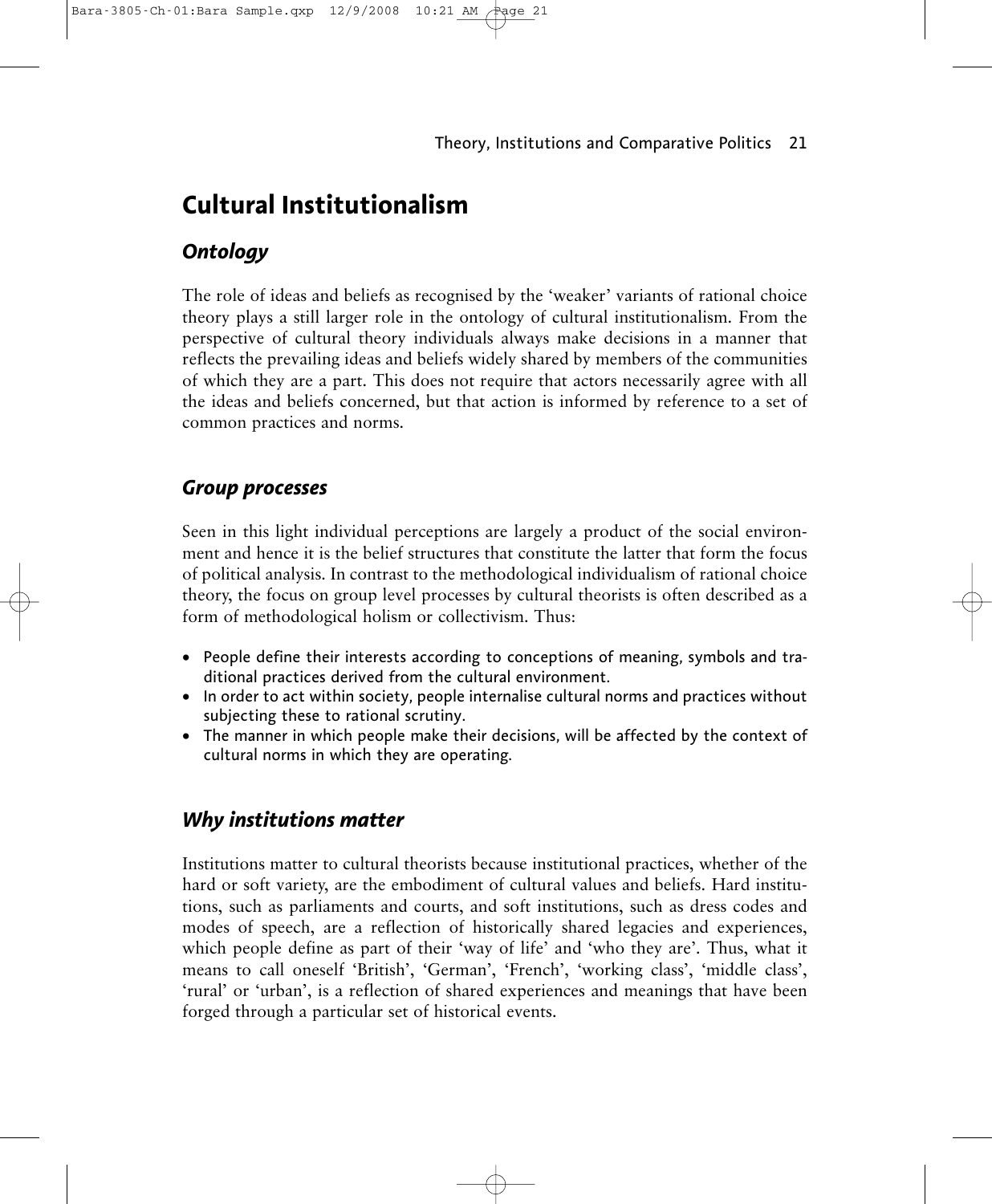#### *Values, beliefs and symbols*

It is cultural values and beliefs that help individual agents to make sense of the world around them. Owing to the complexity of the social world people cannot always think through in a strictly rational manner what their interests are and how best to pursue them. Just as one often relies on brand names when choosing between products in a supermarket rather than checking the prices and quality of each potential purchase, so cultural identifications and symbols act as a sort of 'short cut' allowing actors to operate more effectively and to situate themselves in the political world. Individuals act in ways that advance their image of cultural identity and affiliation, which is transmitted via the process of socialisation in families, schools, political parties, and religious or ethnic groups.

For cultural theorists such as Almond and Verba (1963), social symbols and traditions help people to define the boundaries of what constitutes reasonable behaviour. Issues such as the attitude to public demonstrations and the use of political violence will be reflective of historical traditions, which have evolved in response to shared memories and interpretations of political events. Similarly, the manner in which political debate and argument is carried out and even attitudes towards the electoral process itself will be shaped by a shared sense of historical experience. In societies that have lived under periods of authoritarian or totalitarian rule, for example, and where democratic reforms have been bought at a considerable sacrifice, voting rights may be reified in the cultural imagination to a far greater extent than in societies where open elections have long since been the established norm.

For cultural institutionalists the meanings associated with particular traditions and practices also form the stuff of political conflict. While cultural symbols provide a shared set of historical reference points within a society, these meanings are fundamentally *contested* (Scott, 1985). Cultural practices help to define those groups that are powerful from those which are less so. The status granted to particular occupations and professions may, for example, vary across societies depending on the prevailing stereotypes and historical associations in the countries concerned. From a cultural perspective, people mobilise and act politically in accordance with symbols either in opposition or support of cultural norms and traditions that operate to include some groups to the exclusion of others. Symbols such as the use of language and mode of dress are fundamental aspects of political communication. Thus, national flags, anthems, legal practices and modes of speech and dress will tend to occupy symbolic status in the political imagination either as representative of success and inclusion or as symptomatic of exclusion or historical oppression.

#### *Reflecting norms and practices*

It is the sheer variety of cultural experience throughout the world that is, for cultural institutionalists, central to the enterprise of comparative politics. Rational choice theorists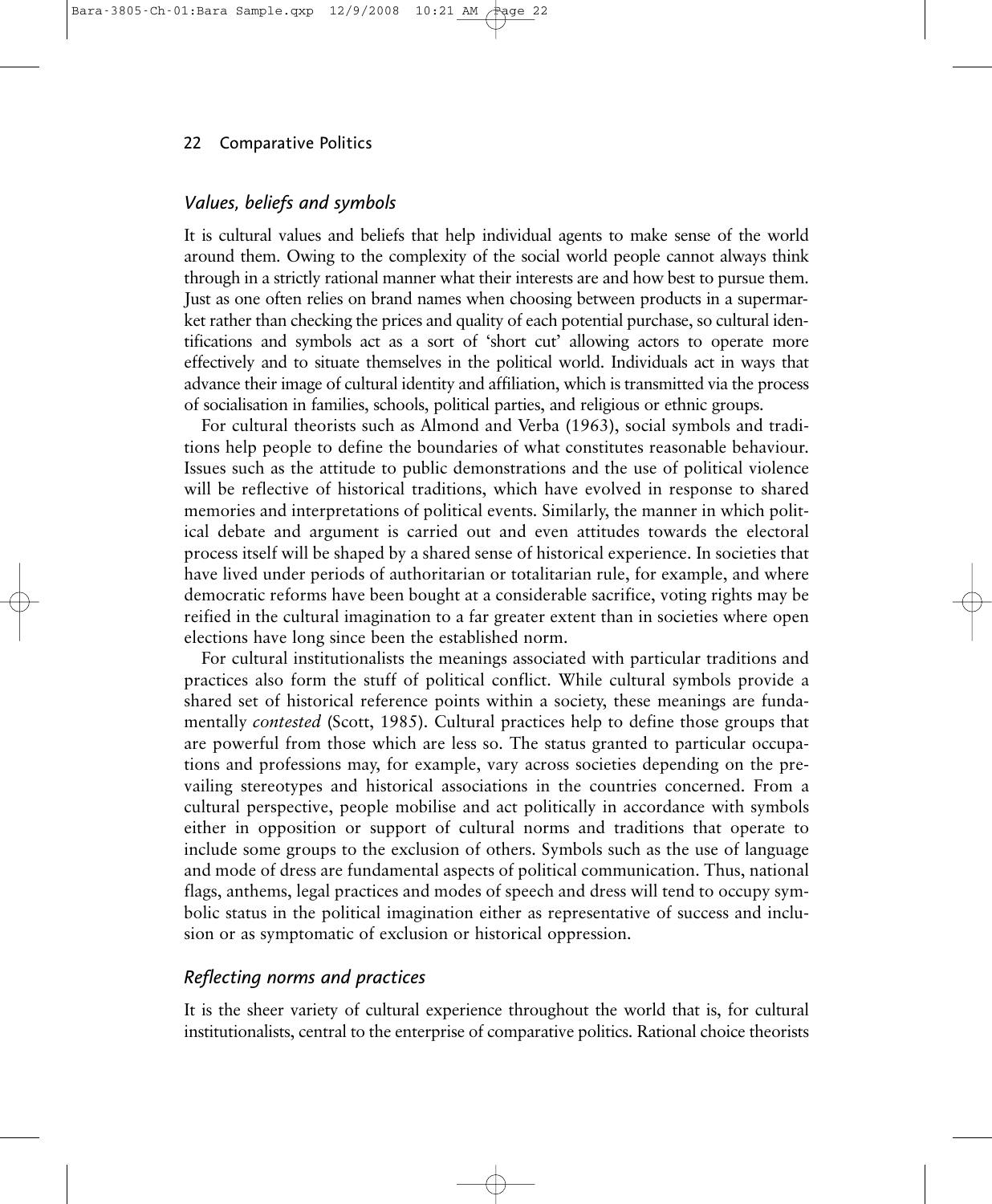assume that most people make their decisions in a similar manner, that is, a calculation of benefits over costs, with institutions providing constraints which affect the margins of the costs and benefits concerned. Cultural theorists, in contrast, see institutions as decisive in determining *how* people make their decisions, that is, whether or not they act rationally at all. Thus, from a cultural perspective, political action motivated by institutions that symbolise, nationalism, patriotism, religion or the struggle against some form of oppression is seldom driven by rational choice, but is more likely to reflect an emotional response to a shared set of meanings that define one's identity. Issues such as the distribution of power or the ability to overcome collective action problems cannot be predicted according to the existence of formal structures, but require a deeper attempt to understand the meanings attributed to such practices and how the relevant meanings differ between one society and the next.

Notwithstanding its focus on the sheer variety of political phenomena, there are divisions within the cultural perspective in terms of the capacity of political scientists to generalise from their results. For many proponents of cultural institutionalism, and especially those associated with a 'postmodern' world-view, cultural research is primarily concerned with the meanings and values that exist in *unique* cases, meanings which may not be interpreted in the same manner outside of the very *specific* context concerned. It is, therefore difficult, if not impossible to generate universal theories about the likely nature of political behaviour on the basis of culture, let alone any other phenomena.

For survey researchers such as Almond and Verba, however, while culture should be the primary focus of political behaviour, rather than individual rationality or some form of structural determinism, the identification of cultural variables *does* enable the analyst to engage in precisely the sort of generalization that post-modernists reject. Thus, the same cultural traits exhibited in different societies would be expected to produce similar political outcomes across the countries concerned.

## *The origin of institutions and explaining institutional change*

Just as there are disagreements within the cultural camp about the capacity to generalize from individual studies, so too there are disputes about the appropriate manner in which to account for the origin of different institutional practices. This tension within cultural theory is evident in the changing emphases to be found within the work of the French social theorist Michel Foucault, who is often considered to be the primary influence on the emergence of 'post-modern' cultural and political analysis.

#### *Foucault's contribution*

In works such as *Madness and Civilization* (1965) and *Discipline and Punish* (1979), Foucault documented the manner in which language or discourse had been used to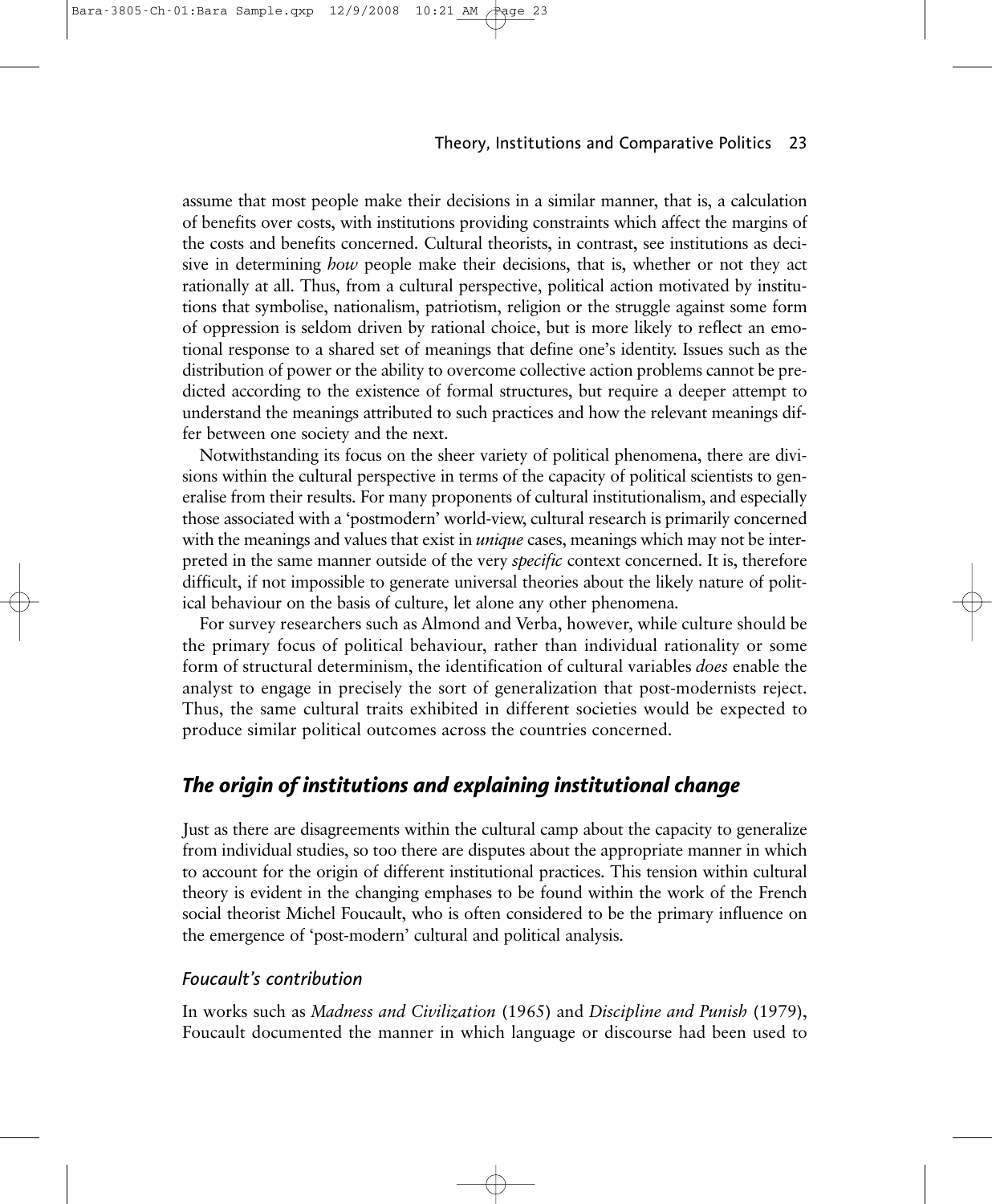'normalise' certain types of behaviour and to label previously unproblematic, though minority forms of life, as 'deviant'. At the core of Foucault's social theory is an antiessentialist or 'de-centred' conception of the human self. In stark contrast to the insistence of rational choice theorists on the primacy of the rational individual who is seen to have a stable set of preferences which accord with an underlying essence, Foucault sees individual identity as a fluid property that emerges from the conflict between competing discourses or representations of reality. The sense of self, therefore, does not accord with an objective individual essence, but is 'imprinted' on the human body by the various modes of thought to which it is exposed. It is the combination of historical events and their discursive interpretation that shapes the self and that creates the sense of identity by, for example, the labelling of certain types of behaviour as 'normal' or 'deviant'.

Closely related to this view of the human self is Foucault's conception of the manner in which discourse operates as the primary source of social power. For Foucault it is the socio-cultural process of labelling via discourse and in particular the effect of dominant discourses, which operate to privilege certain practices and modes of thought and to marginalize others.

#### *The power of language and discourse*

In works such as *Discipline and Punish*, Foucault adopts an approach to the formation of institutions and cultural practices, not dissimilar to the structuralist or functionalist approach of Marxist theorists such as Gramsci discussed below. On this view, specific discourses and cultural modes are adopted by ruling groups in society precisely because they benefit from the forms of social control concerned. Power in this sense is seen in thoroughly negative terms with dominant interests acting to repress other sections of society via the imposition of exclusionary discourses. Towards the end of his life, however, Foucault increasingly rejected this functionalist account. While its potentially repressive character is not ignored, power is seen as a potentially positive force, which can create actors of particular kinds and enable them to do things that they could not otherwise have accomplished. According to this view, power in the sense of rules that facilitate certain forms of behaviour to the exclusion of others is an essential component of *any* functioning society (Foucault, 1991).

In his work on 'governmentality' and the 'care of the self', Foucault (1988, 1991) no longer views power as being 'imposed' on individuals by dominant social actors. While the origins of power can sometimes be traced to the deliberate intent of actors seeking to establish particular discursive norms, powerful discourses are just as likely to owe their existence to historical accidents and to have emerged as the unintended consequence of responses to particular historical events. In adopting this line of tack in his later works, Foucault follows a long line of cultural theorists who maintain that in order to operate in society individuals *must* to a large extent operate within institutions and practices that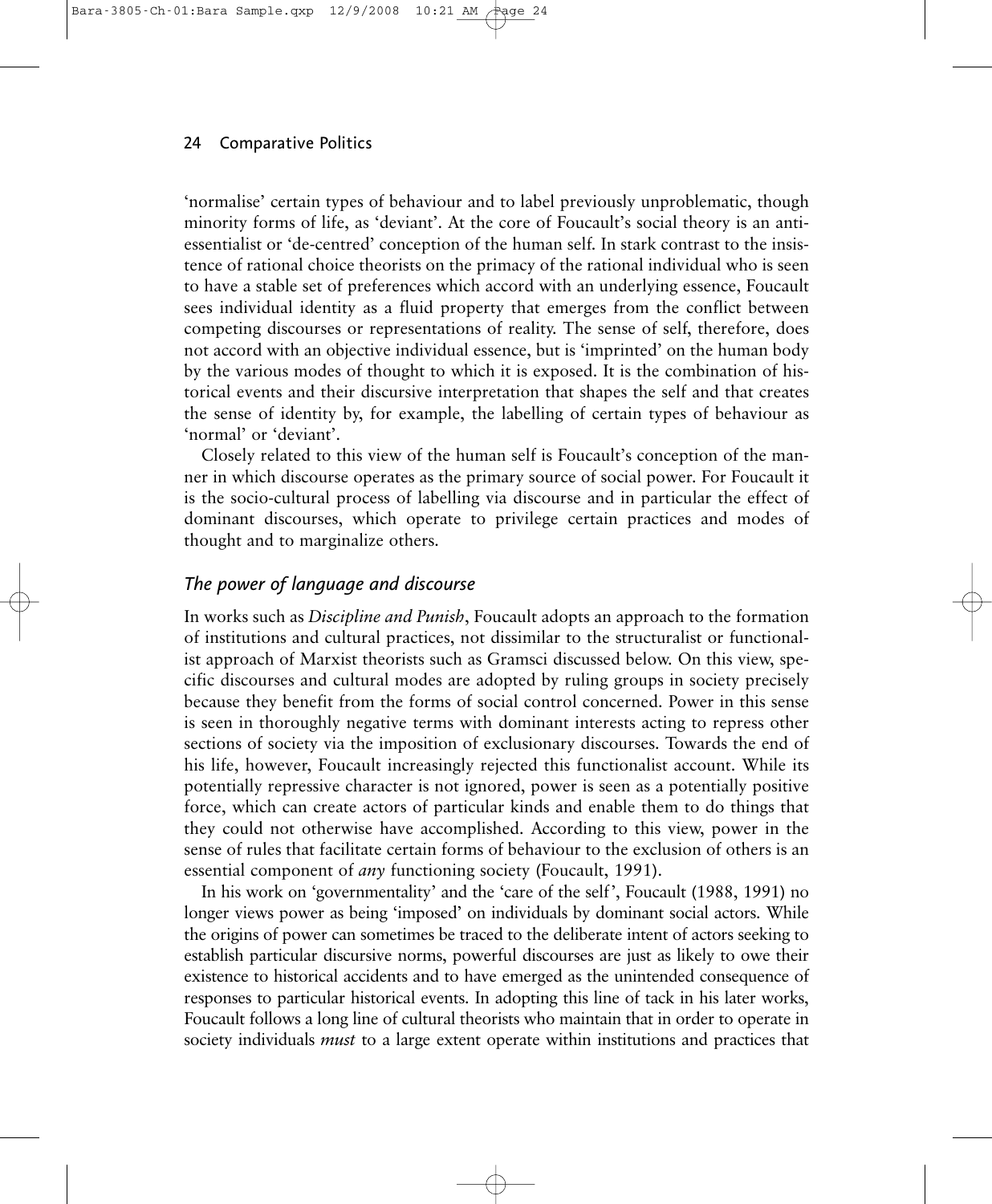they have *not* sought consciously to create or invent. Individuals must accept certain rules, such as those of language without consciously thinking about them. Rather than being the result of deliberate invention by a particular individual or group cultural rules and practices are better seen as a product of complex evolutionary processes. In the case of language, for example, new words and phrases are often spread by a process of imitation and adaptation in which their initiators are not consciously aware of how they will be used and adapted by others. Similarly, the users of words and phrases are typically unaware of the multiple different actors that have initiated such symbols and the 'reasons' for their adoption. What matters is that by following certain rules and traditions individuals are able to communicate and understand other actors on the social stage to a much greater extent than if they sought somehow to 'invent' a new language for themselves. From a cultural institutionalist perspective, many political practices and institutions evolve in a similar way and are to a significant degree, the legacy of historical accidents.

## **Structural Institutionalism**

#### *Ontology*

Bara-3805-Ch-01: Bara Sample.qxp 12/9/2008

The structural variant of institutional theory differs from both the rational choice and cultural modes of analysis in fundamental ways. It differs from rational choice in denying that it is individuals who are the principal actors on the social stage. While adopting a form of methodological holism, it differs from cultural theory by rejecting the view that the significance of institutions can only be understood with reference to the cultural meanings that individuals and groups ascribe to them. For structuralist theorists institutions and social structures exercise power *in their own right* with both individual interests and the meanings that actors attribute to institutions being largely the product of their place in the over-riding institutional structure of the society concerned. Institutions actually create the beliefs that individuals and groups have. Thus, for structural institutionalists:

- Institutional structures determine the content of people's interests and beliefs.
- Action on the social stage is primarily a reflection of the relationships between the functional parts of institutional structures.
- Different institutional structures are governed by different 'laws of motion'.

#### *Why institutions matter*

Institutions matter to the proponents of structural institutionalism, because it is they that determine the interests and beliefs of different social actors. Macro-structures matter because it is the internal logic of institutional systems that determines the nature of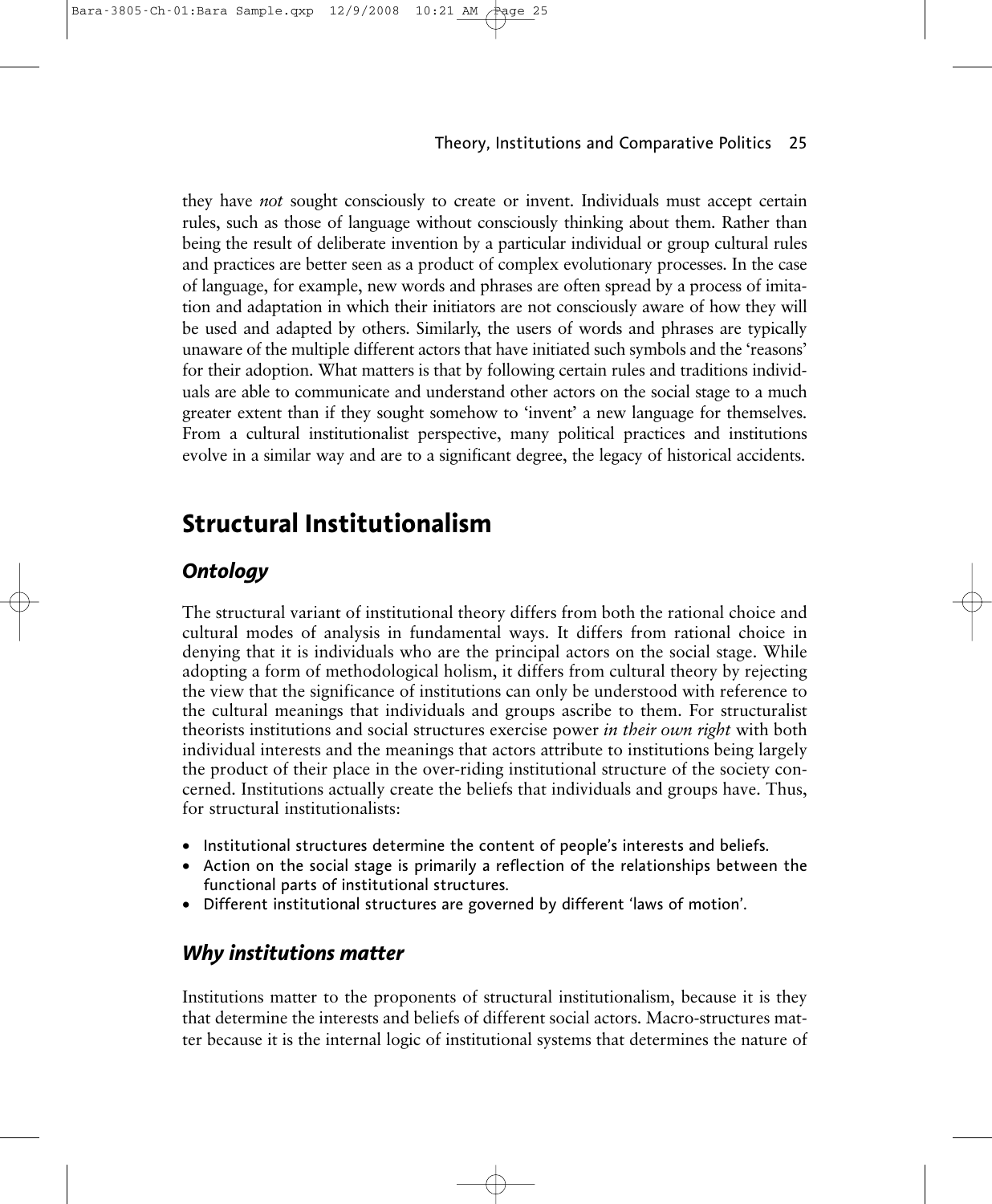the political process and the outcomes it produces. Actors in this sense are seen as the bearers of functional roles and a correspondent set of political beliefs in an overall structure that operates according to a logic of its own. Both 'hard' and 'soft' institutional practices are seen to reflect the overall logic of larger scale structures such as 'capitalism', the 'nation-state' and more recently 'globalisation'. Seen in this light, the task of the political scientist is to identify the underlying dynamics or laws that govern social systems *as a whole*.

In functionalist accounts it is 'the system' itself (whatever the particular 'system') that is the primary actor on the political stage. Social structures and institutions are conceived as having a purposive function of their own, *independent* of the beliefs that actors hold about the nature of these structures. Individual agents and even collectives such as interest groups, social classes or states do not, according to this view, choose the social arrangements within which they operate, and neither are such arrangements the product of historical accidents. Rather, institutions have a purpose 'of their own' and it is these 'system requirements' that determine the course of political events. Structuralist theorists, therefore, pay relatively little attention to the 'micro-details' of the political process and concern themselves with comparison between larger groups of countries governed by similar systems or with the comparative role played by different countries in larger macro-structures such as the international economy. Differences in electoral rules, between federal systems and unitary states and between presidential and cabinet forms of government, for example, are thought to constitute minor variations in political practice relative to the fundamental similarities between *all* societies characterized by macro-structures – such as capitalism and the nationstate – of which they are a part.

#### *Marxist structuralism*

Marxist and neo-Marxist theories have traditionally formed the mainstream of structuralist political science. In Marxist theories institutional practices reflect the underlying nature of the prevailing 'mode of production', such as 'capitalism', or 'feudalism'. The interests of social actors are defined in terms of their functional relationships to the structures concerned. Thus, the interests of capitalists as owners of means of production are functionally separate and in conflict with those of the proletariat whose interests are defined by their lack of access to industrial capital. From a Marxist perspective the interests of proletarians and capitalists are not defined by the subjective views of individual members of these particular groups, but with regard to their objective relationship to the means of production and the functional requirements of the economy in its particular stage of development.

Marxist accounts of liberal democracy are predicated on a very specific account of how capitalism operates as a social order and of its 'system requirements'. Central to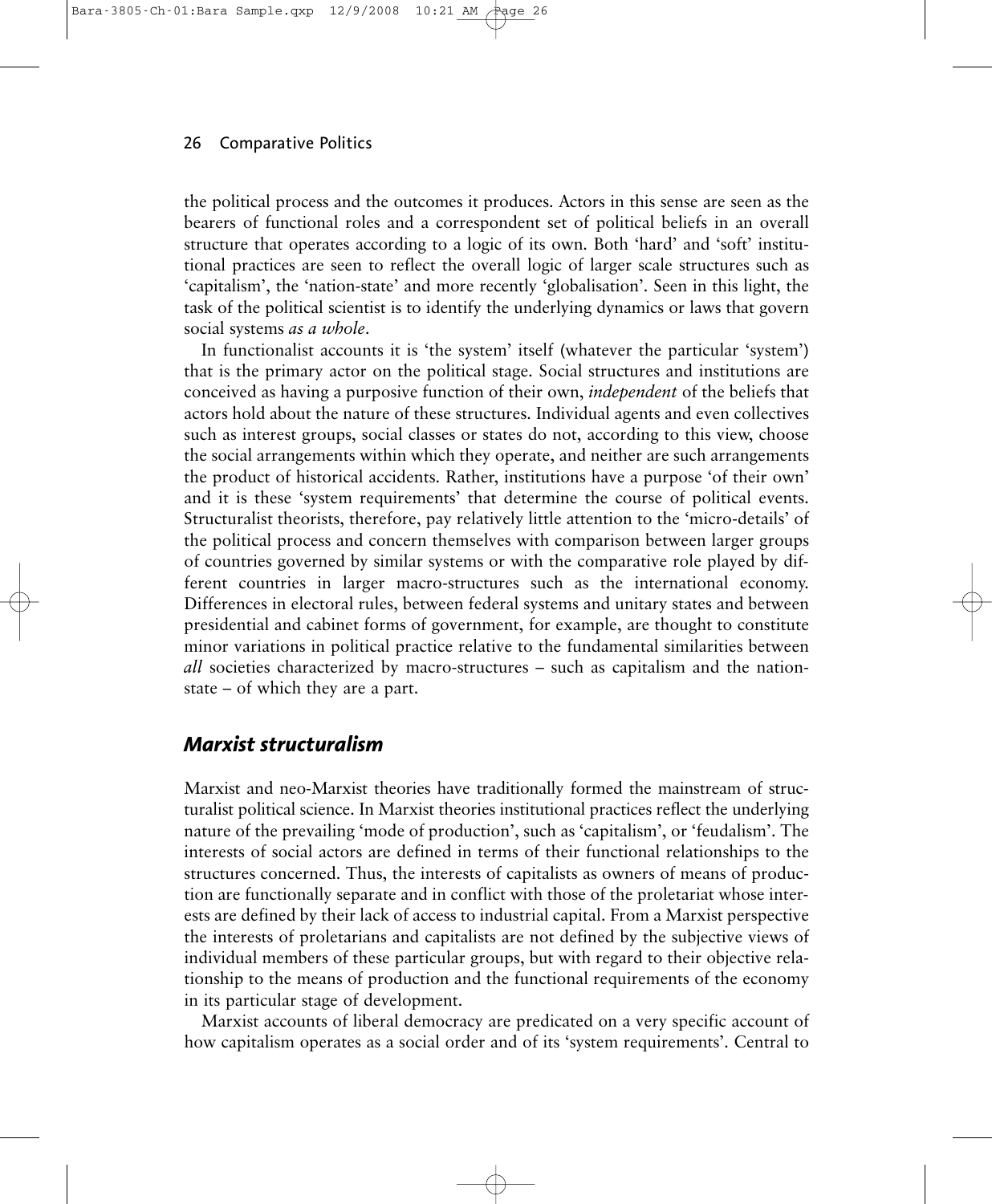this perspective is the labour theory of value and the 'falling rate of profit' thesis. For Marx and his followers, the value of commodities is determined by the number of labour hours taken to produce them, or more specifically, the number of labour hours deemed to be 'socially necessary 'for their production (Marx, 1906). 'Living' labour power, according to Marx, is the *only* source of economic value, with the profits that capitalists make from the employment of labour constituting a form of 'exploitation'.

Capitalists as a class are, owing to their control of the means of production, able to extract 'surplus value' from the proletariat without making any addition to the social product. According to Marx, since the value of commodities is a product of labour alone the capacity for capitalists to extract a surplus from the proletariat declines as the component of capital used for the employment of machinery increases. Individual capitalists are impelled by the forces of market competition to invest in labour saving technology, for fear of being driven out of business by their rivals. As they do so, however, their capacity to extract a surplus declines since machinery constitutes a form of 'dead' labour which cannot add anything to the social product on its own. The latter constitutes an 'internal contradiction' within the logic of the capitalist system and it is the functional role of the capitalist state to ameliorate this contradiction via the introduction of policies designed to boost the rate of profit.

#### *Critiquing Marxist structuralism*

Most contemporary analysts, even socialists, consider Marx's labour theory of value and the notion of 'surplus value' entirely discredited by the subjective or marginalist theory of value (see, for example, Dunleavy and O'Leary, 1987; Elster, 1985) developed by writers such as Wicksteed (1933) and Bohm-Bawerk (1959). The latter contends that the relative scarcity of commodities (that is, how much of a particular commodity there is, in relation to how much people want it) and the availability of substitutes, is the major determinant of their value rather than the amount of 'labour' used in their production. According to this view, *all* factors of production – labour, land *and* capital, contribute to the value of commodities.

Under competitive market conditions, each factor of production tends to be paid its 'marginal product', that is according to the increase in yields induced by the addition of an extra unit of the factor concerned, up to the point where yields cease to increase (an outline of this theory can be found in any basic textbook on microeconomics). Marginalist economics calls into question the entire Marxian analysis of the structural properties attributed to capitalism. According to this view, since labour power is *not* the only source of value there is no inherent tendency for the rate of profit to fall and hence the functional role of the capitalist state in responding to this supposed 'contradiction' is redundant.

Rejecting Marx's theory in the above vein does not however, discredit a structuralist account of capitalist institutions or other social systems per se. The defining feature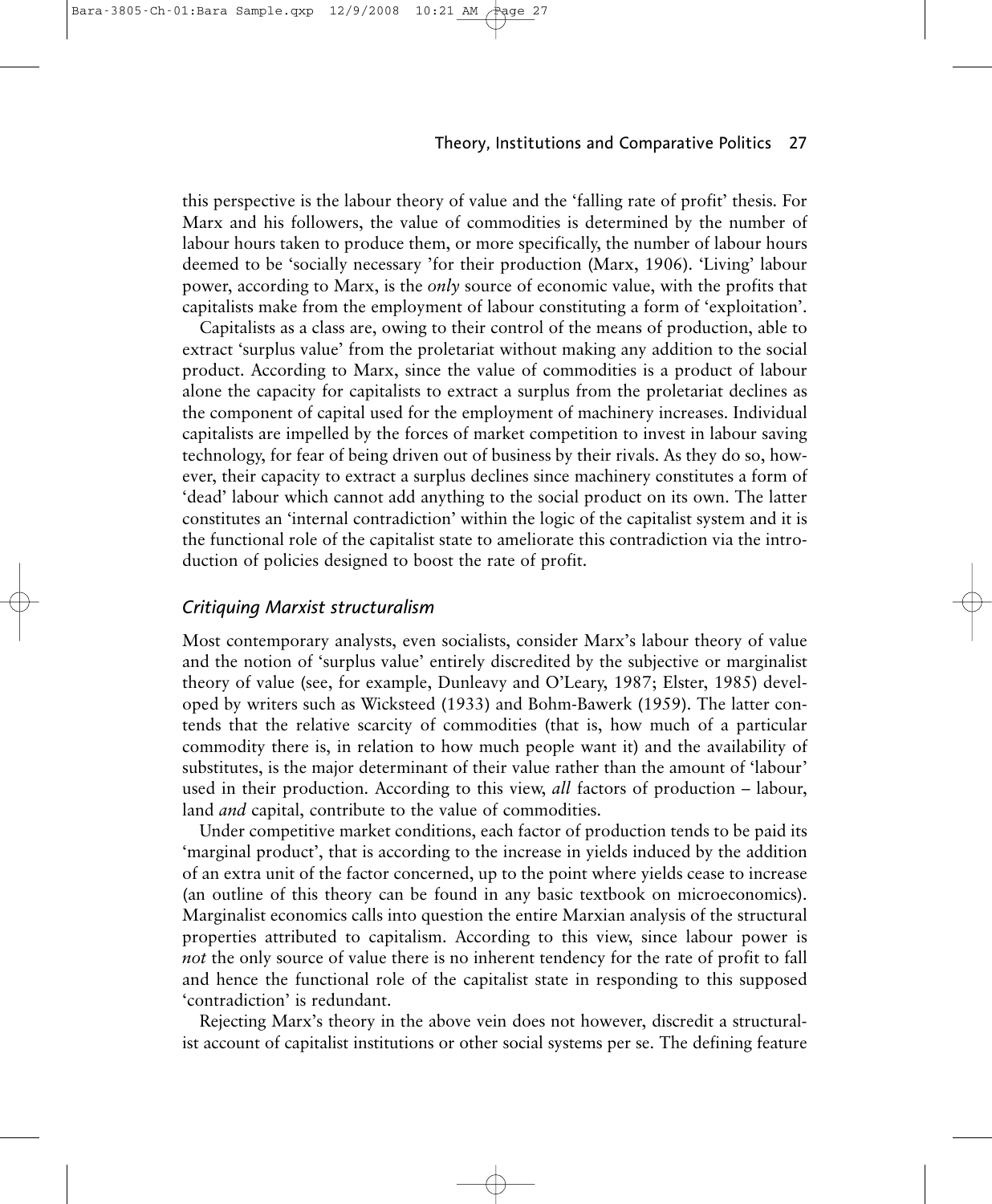of structuralism is not the commitment displayed to any *particular* account of how social structures operate, but an insistence that structures have some sort of logic or purpose of their own, independent of the actors that populate the systems under study. The task of the political analyst is to identify what the structural dynamics are – though there is clearly considerable room for disagreement between theorists when it comes to identifying the structural properties concerned.

#### *Non-marxist structuralism*

Non-Marxist versions of structural theory focus less on 'capitalism' as the primary force and more on other systems such as the nation-state. The primary theme of this work is the manner in which macro-structural parameters such as class structure, demography, technology or geographical conditions interact to produce particular political outcomes. In the more thoroughgoing versions of this perspective individual actors have little if any significance to the course of political events. One example of a structural approach which is highly deterministic, but does not develop an explicitly Marxist analysis is Skocpol's (1979) account of the factors that led to large-scale political upheavals in France, Russia and China. According to Skocpol, the revolutions that occurred in these societies were essentially revolutions 'without revolutionaries'. Background structural conditions, such as external stress upon the state, a breakdown in the ability to maintain internal order and the existence of strong community structures among peasants constituted *sufficient* structural factors to *cause* revolutionary action, irrespective of the subjective beliefs about the appropriate response to such conditions held by individual agents.

Until recently, many structuralist writers conceived of institutions operating in accordance with 'historical laws'. Marxists in particular, saw society progressing through a series of historical epochs, each with its own mode of production, which would eventually collapse under the strain of structural tensions, giving way to a more progressive social form. The culmination of this process would see the replacement of market capitalism (itself seen as a progressive advance on the feudal era) with a socialist mode of production. The 'purpose' of capitalism as an historical structure, therefore, was to bring about the conditions under which socialism could arise.

The experience of state socialism in the 20th century and the fact that many societies appear to have moved *away* from socialism towards the adoption of a more or less market-oriented economy has undermined the faith of many structuralist theorists in the validity of Marx's 'laws of history'. Nonetheless, the defining characteristic of structuralist thought continues to be the view that it is structures that determine the course of social events. Non-Marxist structuralists continue to search for the particular macro-parameters that drive the process of social evolution. Goldstone (1991), for example, attempts to explain the breakdown of state structures in terms of deteriorating demographic conditions.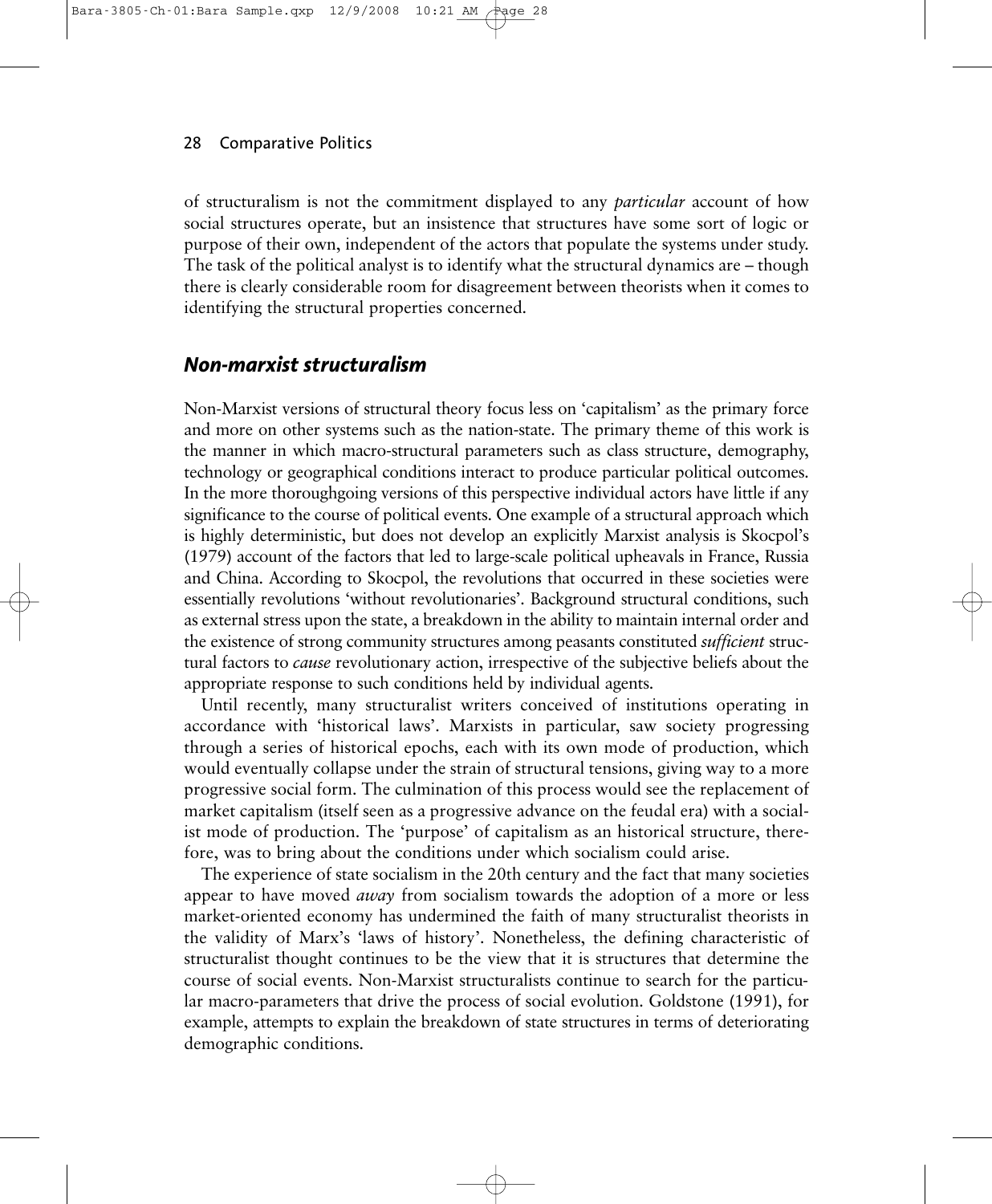According to this view when financial emergencies, divisions within the ruling elite and the mobilisation of protest movements coincide with a worsening of the ratio of resources to population then the structures of the state will crack. The over-riding implication of this analysis is that *any* state faced with a similar array of macro-forces would succumb to the same fate. It is, therefore, structural variables such as population to resources ratios which are responsible for the pattern of political development and not the 'choices' exercised by individuals or cultural groups.

## *The origin of institutions and explaining institutional change*

From a structuralist perspective, institutions themselves are not the product of individual rational choice, or of cultural and historical accidents, but owe their existence to underlying economic and technological conditions. According to this view societies do not choose the institutions they have. Rather, institutions are in a sense 'chosen for them' by historical and technological factors largely outside of their control. Particular economic and technological conditions give rise to particular institutional forms. Marx's theory of historical materialism, for example, maintains that the 'superstructure' of society, that is, both the 'hard' institutions of formal law and the 'soft' institutions embodied in cultural symbols and meanings, are determined by the economic and technological 'base' of the society concerned. In the strongest versions of this thesis, there is little if any independent role for ideas in the process of institutional development. The prevailing climate of opinion is seen as subordinate to the underlying structural/technological conditions that determine the content of ideas.

#### *Neo-Marxist explanations of Thatcherism*

A typical example of this approach is found in neo-Marxist accounts of the rise of Thatcherism and the 'neo-liberal' policies, introduced in its name. According to writers such as Aglietta (1979) and Jessop (1990), the shift towards a policy agenda based on de-regulation and the creation of flexible labour markets reflected an underlying shift in the technological base of the capitalist economy. As the dominance of so-called 'Fordist' mass-production techniques, which had required a large state bureaucracy, and Keynesian demand management policies to maintain consumer demand gave way to more flexible 'post-Fordist' production processes in the 1970s, Thatcherism represented a functional response to the 'system requirement' for administrative structures correspondent with these technological developments. Taking this view, the market liberal philosophy of the Thatcher administration had relatively little role in shaping the policy agenda in the 1980s, with the clear implication that even a nominally socialist administration would have been 'forced' to implement policies of a similar type.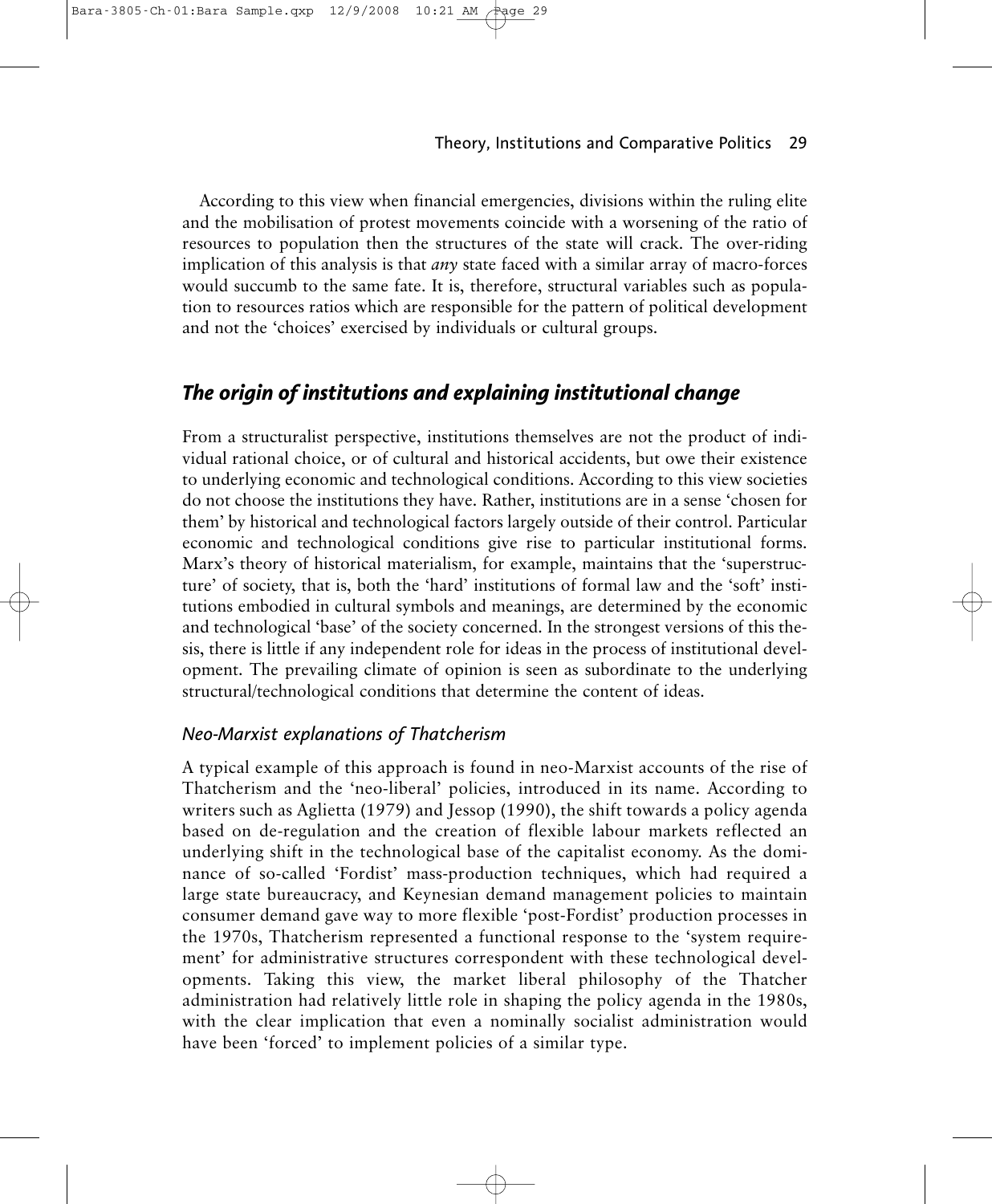Marxist theories of politics are invariably of a structuralist nature. Again, however, it is important to recognise that not all structuralist theories are, or need necessarily be, Marxist. It is possible to support the view that changes in political systems are driven by changes in technology, such as the effect exercised by the invention of the printing press on political communication, without subscribing to an ideology that sees society progressing on a structurally determined path towards socialism.

#### *Non-Marxist accounts of nationalism*

Gellner's (1983) non-Marxist account of nationalism as a largely modern phenomenon falls into this category of analysis. In contrast to cultural accounts, which emphasise the deep historical roots of nationalism in shared customs and traditions, Gellner contends that the nation-state is a relatively recent phenomenon that was made possible by a very particular set of technological and economic circumstances. These included industrialisation, capitalism, the spread of the mass media and systems of public education, all of which facilitated the development of shared cultural consciousness on a scale that had not previously been possible. Gellner's account is structuralist (though not Marxist), because it implies that it is the coincidence of structural variables such as capitalism and the mass media that 'caused' the nation-state to develop, rather than the subjective beliefs about the virtue or otherwise of the nation-state held by individuals and groups.

## **Synthesising Theories of Institutions in Comparative Politics**

The analysis thus far has treated the variants of institutionalist thought as distinct approaches to comparative political analysis, each with their own particular view on the nature of the relationship between the individual and society and of precisely how it is that 'institutions matter'. While there are some irreconcilable differences between the various theoretical paradigms there are, nonetheless important areas where there is room for compromise and where some analysts have sought to combine and synthesise elements of the different traditions. Arguably some of the most important work in the 'new institutionalism' has been engaged in precisely this sort of theoretical synthesis and it is to this potential that attention now turns.

#### *Ontology*

One of the most fruitful areas for a synthesis between different ontological viewpoints is that between rational choice and cultural theory. 'Hard core' proponents of rational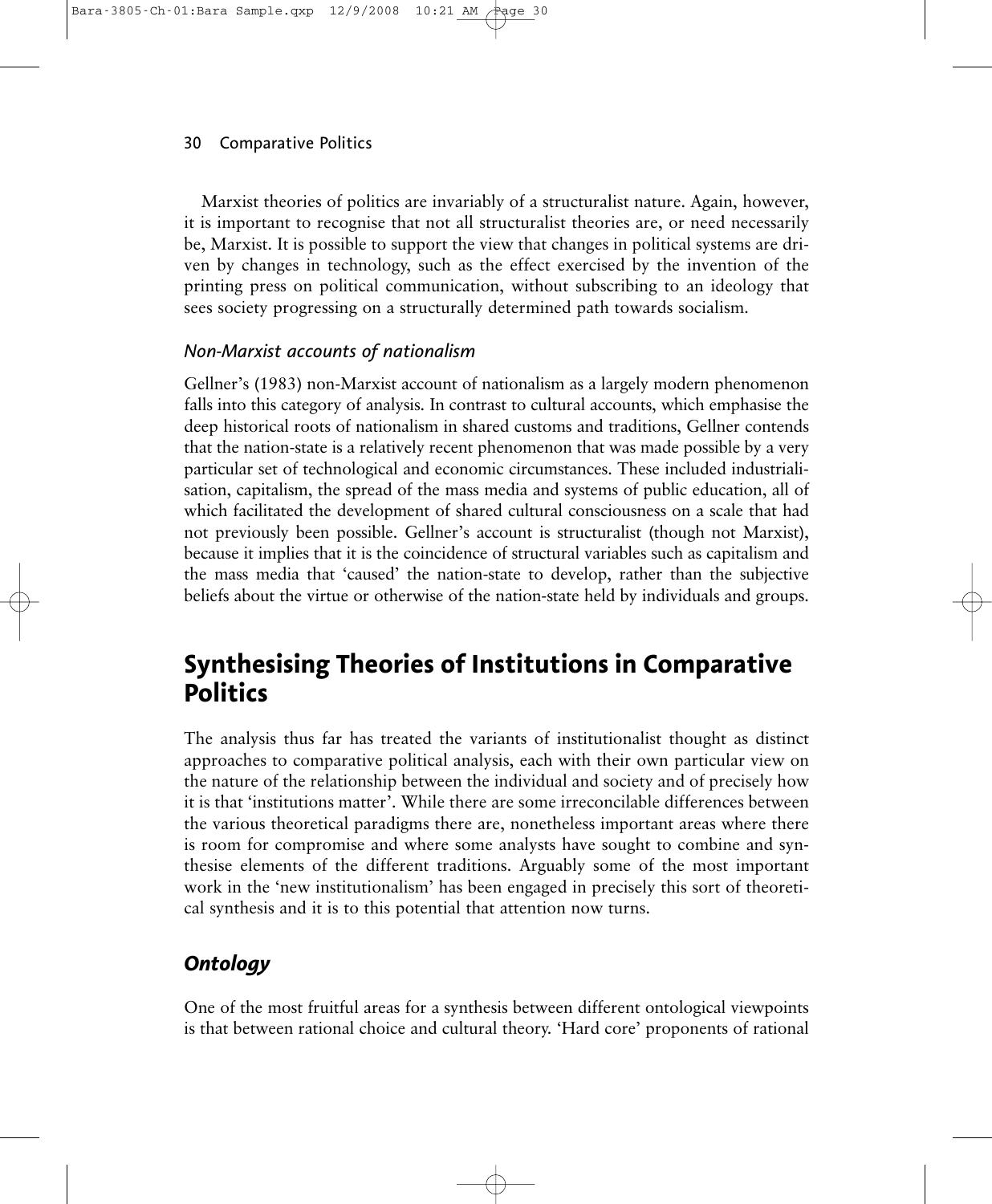choice theory typically assume that individual actors possess certain interests and preferences that exist *independently* of the social context in which they are situated, and have been attacked for neglecting the manner in which cultural norms condition people's perceptions of what their interests are. A less rigid version of rational choice theory, however, may be accommodated with a cultural perspective in this regard. More nuanced versions of rational theory, exemplified in the work of Chong (2002) recognise the role played by socialisation in shaping an individual actors sense of identity, so long as it is not suggested that people are constituted *wholly* by their cultural surroundings. What matters for rational choice is that individuals have the capacity to challenge elements of the prevailing cultural norms 'at the margin' and via such agency can contribute to the evolution of *new* cultural forms.

#### *Synthesising culture and rationality*

Institutions such as the traditions and practices that constitute a sense of cultural identity can be explained partly in terms of the instrumental benefits they provide to those who adhere to the relevant rules. According to this view people subscribe to common norms and values in order to gain access to the material and social benefits associated with membership of an identifiable reference group (Hardin, 1995). These may be followed out of habit, but equally may result from deliberate choice. In the latter case, individuals may consciously shift their cultural practices and subscribe to new values in order to access benefits that would otherwise be unavailable, as for example when immigrants from rural areas adopt urban mores in order to access employment and other social benefits (Chong, 2002).

Consider in the above light the cases of language and fashion. The majority of the words that people speak and the style of clothes that people wear are not, for the most part, the product of rational reflection but stem from the unconscious adoption of social rules and traditions derived from the cultural environment. Nonetheless, such cultural norms are constantly undergoing a process of incremental adaptation as actors introduce new words or phrases, or adapt styles of dress – modifications, which may subsequently be spread via a process of emulation and imitation. Actors, therefore, are affected by the whole of which they are a part, but are simultaneously involved in shaping and *changing* the content of that whole.

For rational choice theory *accounting for social change* is the interesting part of social analysis. The incentives facing individual actors when considering a challenge to established norms are what matter. Are there incentives to challenge particular norms and what sort of people and situations are likely to produce a challenge to social and political phenomena? These are the sorts of questions that a culturally informed version of rational choice theory seeks to address.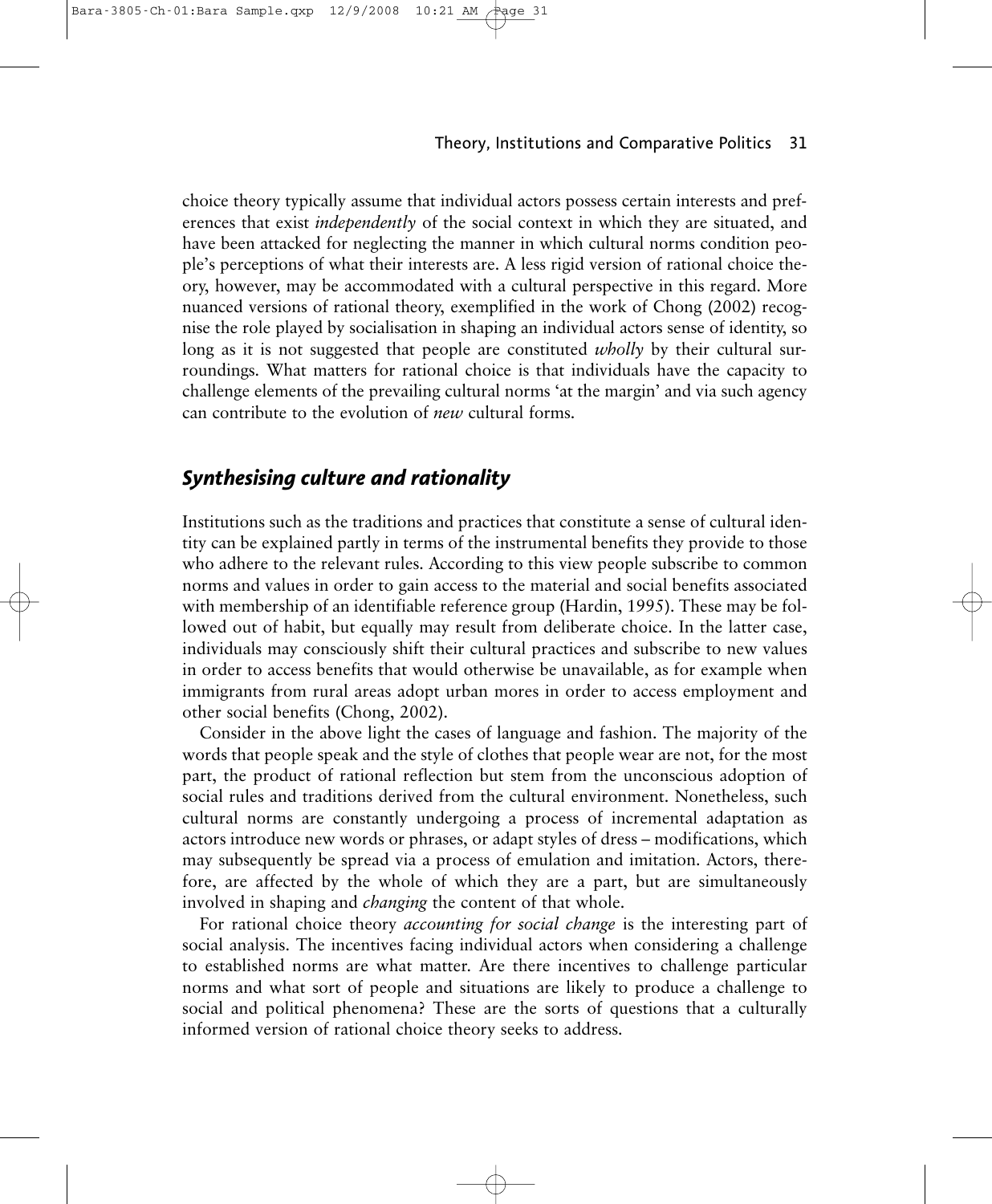Chong (2002) presents such an account in his analysis of changing attitudes to racism in the American Deep South. Northern whites engaged in business frequently adopted racist attitudes having moved to the South in order to maintain good relations with local suppliers and buyers. Southern whites who challenged racist norms in contrast, tended to be those who were independently wealthy and who could afford to isolate themselves from the community of which they were a part. Working in a similar vein Posner (1992) accounts for the concentration of groups such as gays and ethnic minorities in metropolitan centres as a reflection of differential incentives to challenge norms.

According to this view, minority groups are unlikely to challenge established practices in rural areas or small towns that are characterised by relative cultural homogeneity, owing to the capacity of close knit communities to monitor their neighbours' behaviour and to enforce the power of ostracism. In large number metropolitan contexts, by contrast, cultural minorities are better able to escape the effect of social pressure, owing to a combination of high monitoring costs (the greater the number of people, the greater are the difficulties involved in 'checking up' ones neighbours) and the greater capacity of minorities to 'exit' from economic relations with individuals and groups who disapprove of their behaviour and to 'enter' into relations with alternative social groups.

#### *Synthesising culture and structure*

Another possible area for theoretical synthesis occurs between cultural analysis and the less rigid forms of structural institutionalism. The Italian neo-Marxist theorist Antonio Gramsci is held by some, to have enriched Marxian analysis in his attempt to reassert the role of individual agency and of cultural ideas in understanding the process of social change. Gramsci (1971) sought to move Marxism away from the crude form of economic determinism, which views the role of ideas as epiphenomenal to the determining role of the economic base. For Gramsci, orthodox Marxism was incapable of explaining the support for Fascism from the working class in Italy and more generally the apparent diversity of political responses to be found across capitalist states with similar levels of technological and economic development.

#### *Gramsci's contribution*

According to Gramsci, while the economic structure of capitalist society is based on the structural conflict of interest between the proletariat and the bourgeoisie, the specific manifestation of this conflict will be dependent on the *particular* cultural circumstances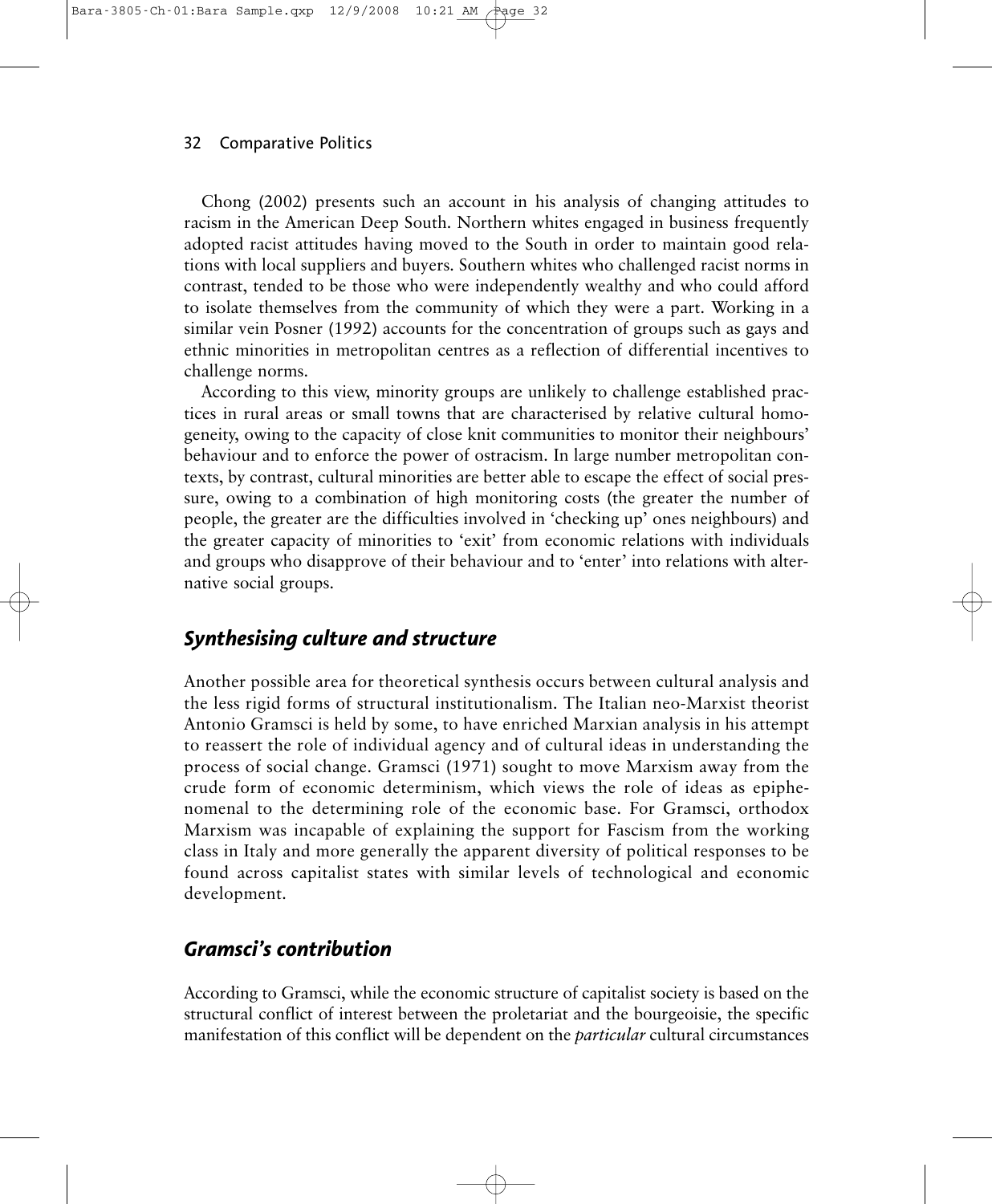of the country concerned. Economic forces affect the interests that particular classes in a given structure possess but *do not* determine how actors will subjectively perceive these interests. On the contrary, for Gramsci the Marxian notion of class struggle is one that is frequently conducted in the realm of culture and ideas. Politics is seen primarily as a struggle for cultural hegemony in which subordinate classes are subject to competing interpretations of their structural position and where power is exercised when the dominant class is able to convince the proletariat that its interests are coterminous with those of the ruling elite.

Seen in this context, there is no inevitability that the proletariat will acquire the appropriate ideological consciousness necessary to bring about the transformation from capitalism to socialism – they may come to be convinced by cultural appeals to alternate arrangements such as fascism or social democracy. Gramsci, therefore, while maintaining a broadly structural Marxist account of class conflict under capitalism, allows greater room for the role of ideas in shaping the future direction in which the character of that conflict may be expressed.

#### *Bringing the three approaches closer together …*

Recognising the role of institutional rules provides some overlap between a culturally informed rational choice theory and elements of a more structural analysis. Put simply, different institutional structures provide different incentives and opportunities for actors to challenge prevailing cultural norms. Structures are simply the set of rules that govern the relations between actors. These rules affect the interests held by actors and also their access to resources. Crucially, however, different rule structures affect the capacity for actors to *transform* the rules *from within*. What this implies is the need for a comparative account of the extent to which different rule structures allow or prevent scope for the exercise of individual agency and both the intended and unintended consequences that follow from it. Arguably, this sort of 'structuration' analysis (see Giddens, 1984) is what informs the 'weaker' variant of institutional rational choice with its comparison of incentives facing actors under monopolistic as opposed to more competitive rule structures (see, for example, North, 1990).

#### *… But not completely*

At the ontological level, the residual difference between the major variants of institutionalist thought that prevents a complete synthesis between the perspectives centres on the significance of individual action to the understanding of social phenomena. For rational choice theorists, while culture and institutional structures may condition individual action, in the final analysis it is still the incentives and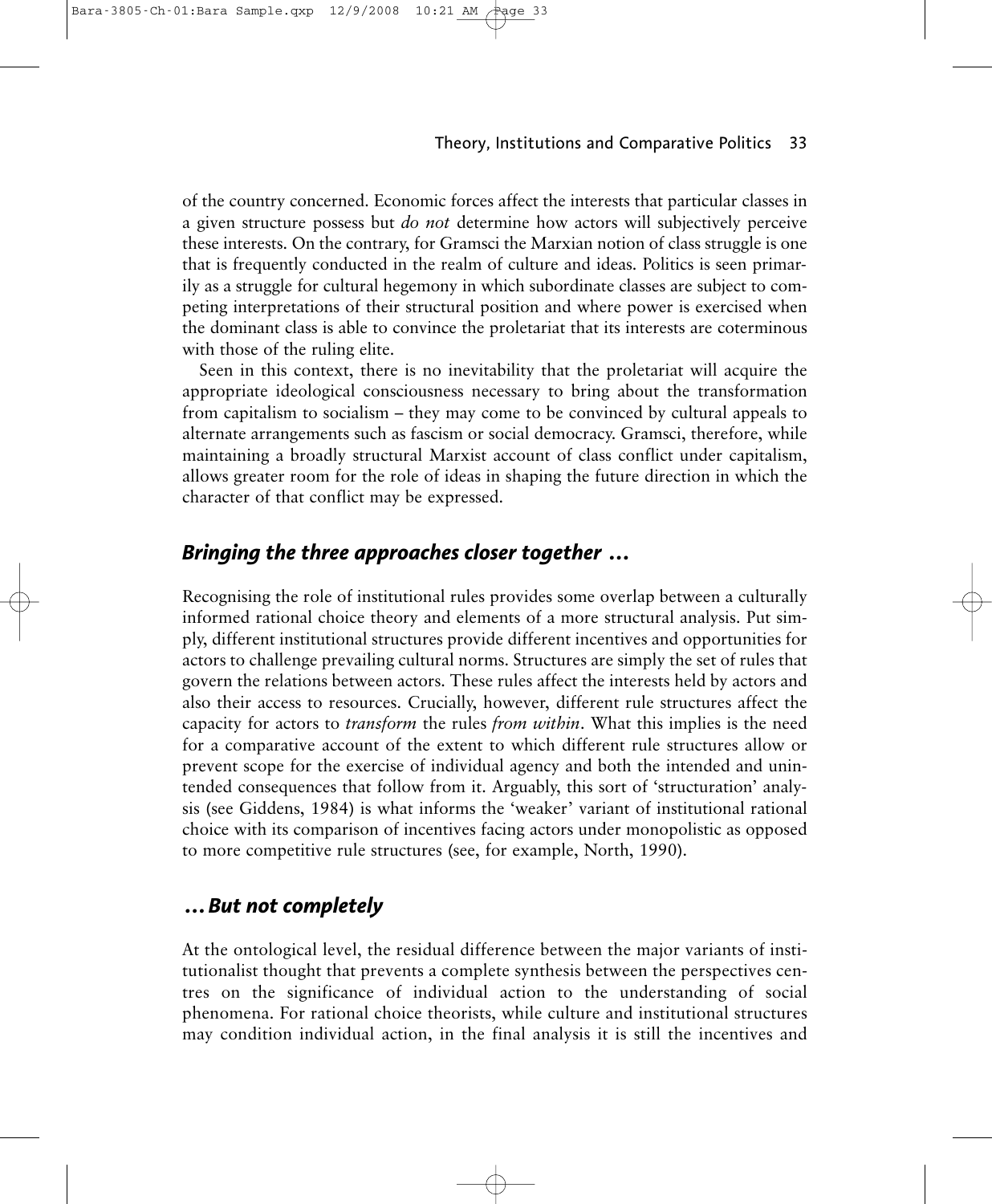beliefs of *individual* actors that drive the explanation of how social structures are to be understood and how they are maintained or changed. Rational choice theory is incompatible with any account that posits the existence of cultural groups or structures as independent actors on the social stage. Those holding this view may share common interests with other actors derived from cultural allegiance or from a structural position in society but this does not mean that the relevant groups are actors in any meaningful sense. Group based action or inaction may, for rational choice theorists only be understood in terms of the incentives that individuals face to participate in such action and the beliefs they hold about it. For many cultural and structural theorists however, albeit in different ways, groups and social institutions *can* exercise a form of agency within the political process.

#### *Why institutions matter*

The potential theoretical affinities between a weaker variant of rational choice theory and a cultural perspective again become evident when attempting to understand why it is that 'institutions matter'. At issue here is the significance of cultural institutions and the manner in which they enable actors to cope with conditions of complexity and what Herbert Simon (1957) has termed 'bounded rationality'. According to Simon, individuals cannot always base their decisions on a cool computation of benefits over costs. The human brain is fundamentally limited in its capacity to process information and to make computations and must, therefore, resort to habits, traditions and rules of thumb. Making use of traditions provides regularity in peoples' lives and while rarely leading to optimal or 'perfectly efficient' results, provides for 'adequate' outcomes and enables 'effective' behaviour by reducing the amount of information that must be processed. Seen in this light, the cultural conventions and belief systems that form the core of cultural analysis are compatible with a weaker strain of rational choice. Whilst habitual behaviour cannot be considered as fully rational, neither does such action represent evidence of an irrational or purely emotional basis to human decisions.

On the contrary, traditional rules can act as important *aides-memoire*, which make it easier for those who follow them to achieve their objectives under conditions of complexity. Rule guided or habitual action is still *purposeful* action and is thus compatible with a rational choice approach which recognises the problem of imperfect information and the need for actors to adopt 'satisficing' strategies to deal with such conditions. Many political institutions can be analysed in these terms. Constitutional traditions such as monarchy, for example, may be maintained owing to the risk that in trying to design a more efficient set of arrangements, imperfect information may lead to a choice of still less effective procedures.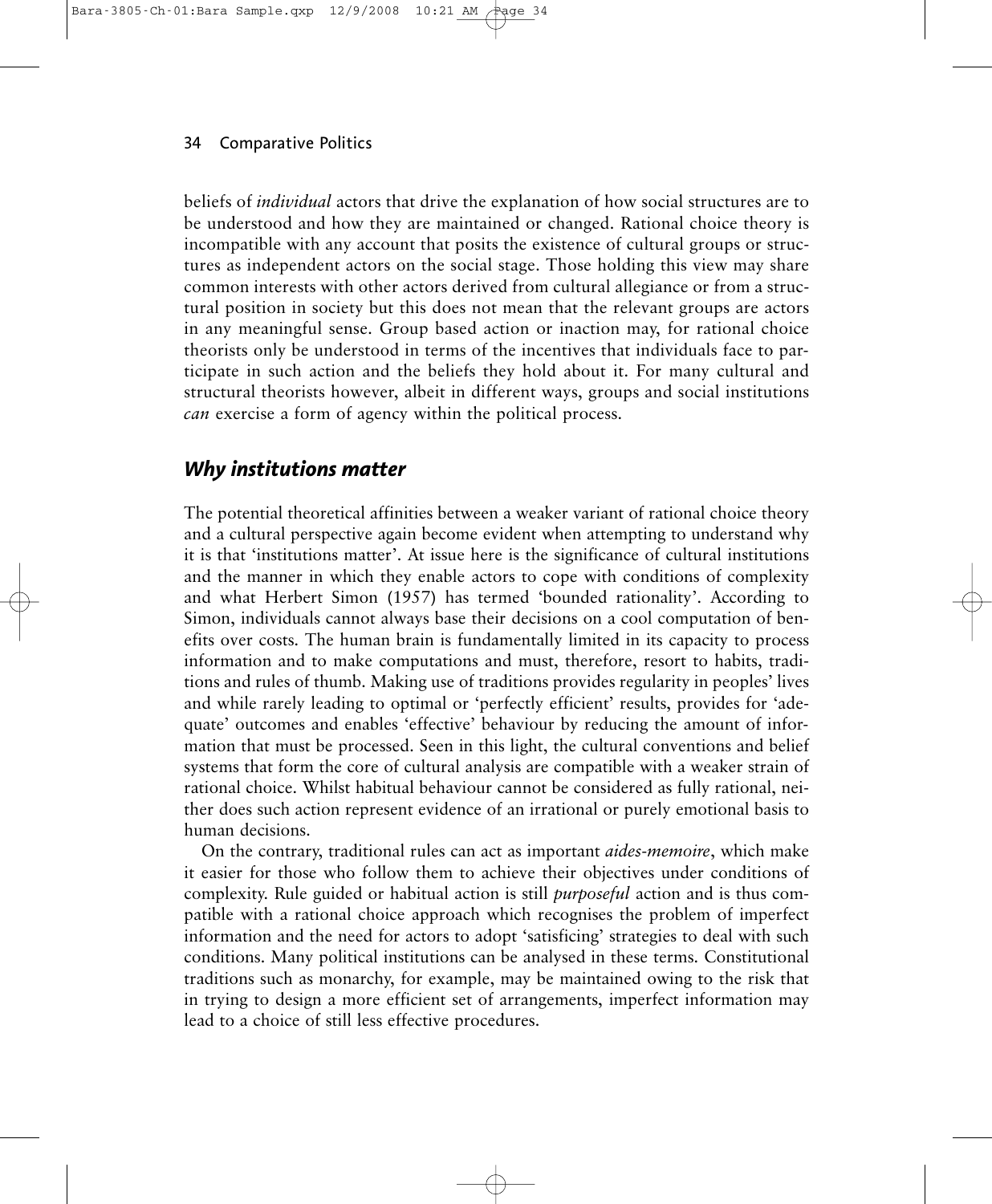To recognise that people adopt rule following strategies does not, it should be emphasised, necessarily undermine the principle of methodological individualism. It is a mistake common to adherents of both 'hard core' rational choice theory and of some cultural theorists to suggest that methodological individualism implies that all actors make their decisions in precisely the same way – that is, according to the rational calculation of advantage. For strict rational choice theorists, on the one hand, a focus on habits and traditions ignores people's *universal* responsiveness to incentives and relative prices and is to be rejected precisely because of the focus on *group level* factors such as culture. For some cultural theorists, on the other hand, recognition that actors make decisions in ways other than the cool calculation of benefits over costs is to concede the case for some form of methodological holism – and is to be welcomed as such (March and Olsen, 1989).

A commitment to methodological individualism, however, need not specify *how* people make choices. Individuals may be perfectly rational, boundedly rational, habitual rule followers, or even automatons. All that matters for the methodological individualist is that it is *individuals* who makes decisions – *in whatever way* – and not 'cultures' or 'structures' (Agassi, 1960, 1975; Whittman, 2004).

The latter may only be understood in terms of the individual agents that make them up. In the case of culture, for example, the adherence of people to traditions may be explained in terms of the propensity of *individuals* to be 'rule following' actors who imitate the behaviour of their fellows and of the relationships between individuals who are seen as leaders, entrepreneurs or trendsetters, and those actors who are the led. It is, therefore, possible to have a form of cultural analysis that *does not* subscribe to methodological holism. Recognition that individuals make their decisions in a variety of different, though interconnecting ways, may thus result in a culturally informed variant of institutional rational choice.

#### *Cultural-rational approaches using path dependency*

A further area where the concerns of rational choice and cultural analysis overlap is the focus on the manner in which institutional rules may operate to block certain forms of social change. The concept of 'path dependency' is of particular relevance in this context (Alston et al., 1996; Steinmo et al., 1992). This suggests that societies may become 'locked in' to institutional arrangements owing to random historical accidents and what economists describe as 'network externalities'. The latter occur where the benefits of consuming a good depend positively on the number of other individuals who do so. The value of learning a particular language, for example,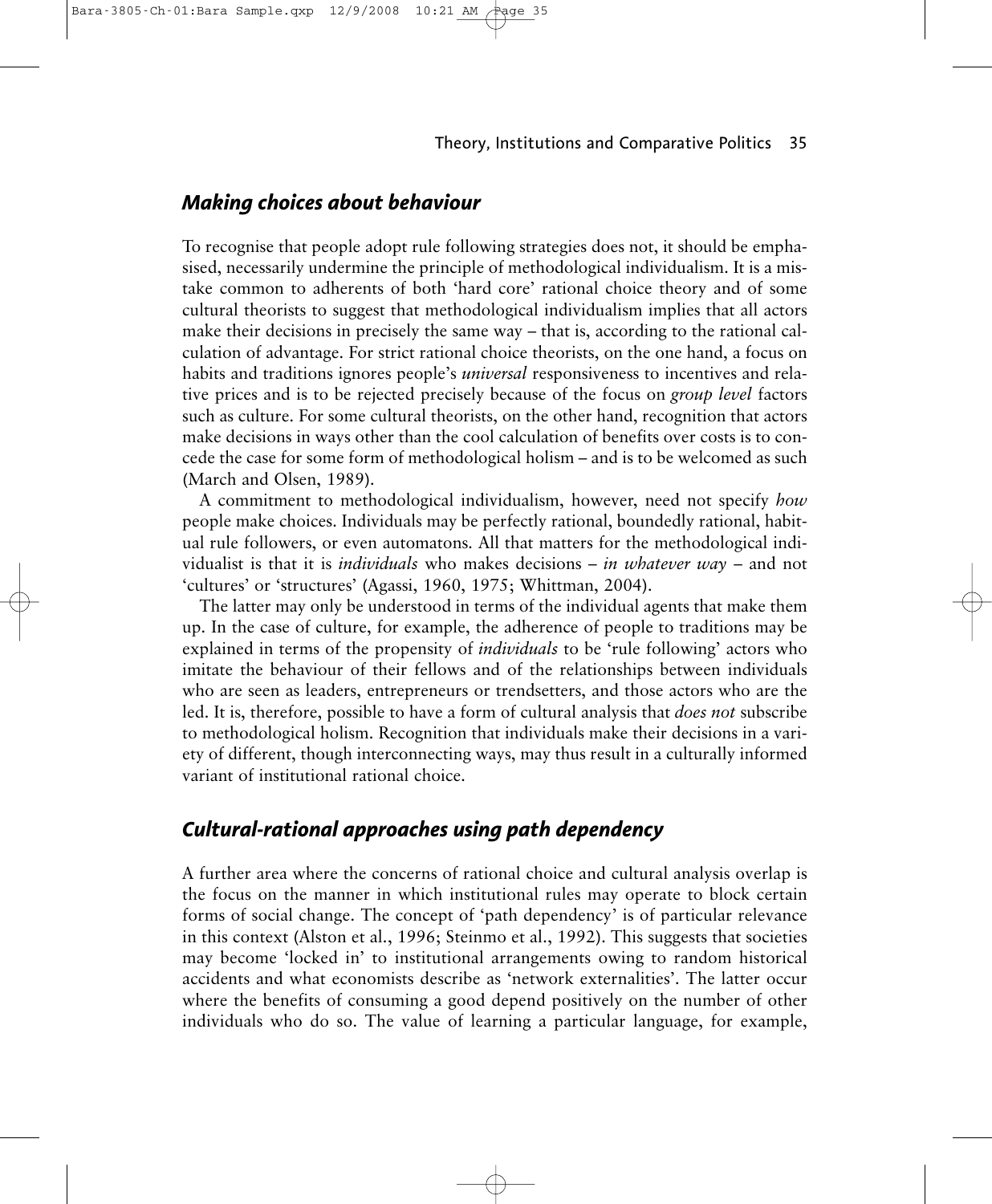often depends on how many speakers there already are. Likewise, products or services, such as membership of a telephone network, may be chosen on the basis of the number of actors already consuming the good concerned.

What matters, is that beyond a critical threshold, people may opt for a product on the basis of the number of other consumers using the good, rather than on the superiority of the product itself. As a consequence, the choices that people make will often be affected by random contingencies resulting from the previous choices of other actors. In this sense, random cultural and historical events might account for the existence of particular institutional rules, but individual rational choice may help to explain whether or not adherence to these rules is likely to be stable. At issue here would be the extent to which actors have sufficient incentives to opt for an alternative set of arrangements.

#### *Structural analysis and path dependency*

The concept of path dependency might, in a similar vein, be combined with a more structural analysis (Granovetter, 1985). Thus, in situations where institutions and traditions have persisted for long periods of time have and become deeply entrenched, to speak of people having a 'choice' of how to behave in such situations may be to stretch the meaning of the word to breaking point. Much of the work described as 'historical institutionalism' falls into this pattern of analysis.

Notwithstanding the room that exists for synthesis between the various approaches it is again important to highlight the central points which preclude the existence of a fully integrated approach. The fundamental issue in this context is whether the nature of how people make their decisions is the product of particular cultural and structural institutional forms. Following the works of Karl Polanyi, it has long been the claim of theorists in both the cultural and structuralist camps that the model of economising behaviour depicted by rational choice theorists is limited to the cultural and structural context of the modern market economy. According to this view, responsiveness to prices and incentives, and questions of scarcity is not a universal characteristic of human action but the product of a very specific set of cultural and institutional practices that have existed since the late 18th and early 19th centuries (Polanyi, 1944). The implication of this stance is that under a different set of cultural or structural conditions individuals would *not* behave in the manner depicted by the rational choice approach. For rational choice theorists, however, scarcity is a fundamental aspect of human existence and hence people will respond to incentives *irrespective* of the institutional context in which they are embedded. Different institutional structures simply alter the incentives that people face. The cultural values that form the basis of those incentives may vary across societies – in some societies actors may strive for material wealth, whilst in others the pursuit of leisure may be their primary objective. Either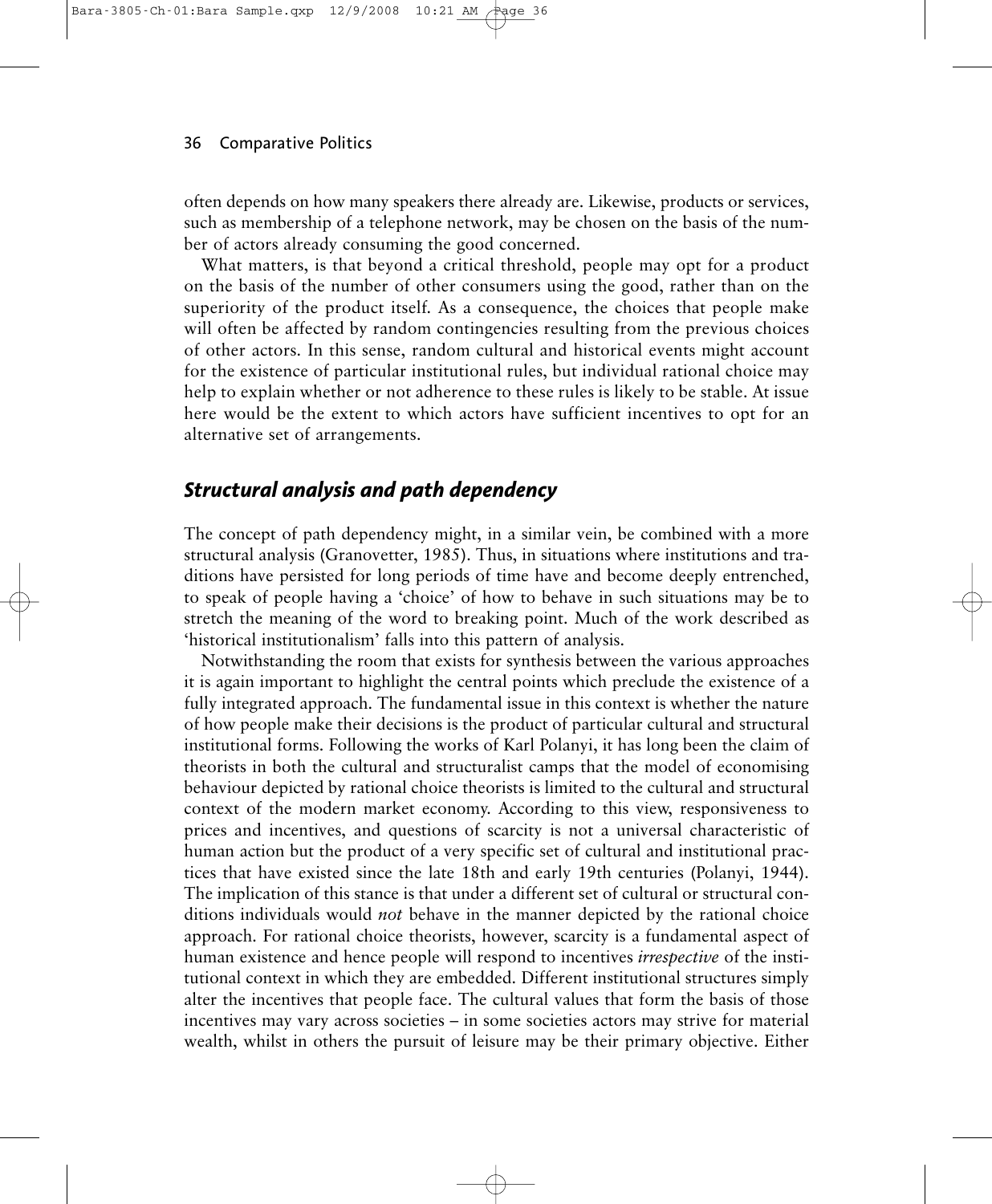way, individuals must make trade-offs and be responsive to incentives in pursuit of the goals concerned. Culture and institutions condition the parameters of rational choice, but they do not, on this view, determine the existence or non-existence of rational self-interested action.

#### *The origin of institutions and explaining institutional change*

#### *Rational-structural approaches*

Turning finally to the question of how and why particular institutions exist, some surprising theoretical overlaps are discernible. At first glance, perhaps the most improbable of these occurs between the 'strong' version of rational choice theory and structural Marxism. Notwithstanding the individualistic base of the former and the holistic structuralism of the latter, there are remarkable similarities between the way that these approaches analyse the origin of institutions and the process of institutional change. For the 'hard core' rational choice theorist, institutions arise and are chosen owing to their efficiency-enhancing properties. According to this perspective, assuming that individuals are rational utility maximisers then they will opt for those institutional forms that maximise both individual and social utility. Institutions, therefore, are always efficient – because if for some reason they were not, then utility maximising actors would change them accordingly. Viewed through this lens, the process of institutional change is driven by shifts in technology and relative prices. Individual actors will respond to changing technologies and shifts in the relative scarcity of goods by adapting political institutions to the new conditions concerned in order to maintain efficiency (see, for example North and Thomas, 1973).

While this account focuses on the responsiveness of utility maximising agents, the parallels with structural Marxism are nonetheless clear. In classical Marxist accounts it is the underlying nature of the economic base that determines the institutions of society at any given time and which drives the process of institutional change. According to this view, developments in technology, in the 'forces of production' to use Marxist terminology, will bring about changes in the institutional rules of society, that is, changes to the 'relations of production'. If there are structural tensions between a given set of forces of production and the prevailing relations of production, then some form of societal revolution will be necessary to bring social structures back into line.

The implication of strong rational choice and structural Marxism is that social institutions have a tendency to approach optimality; either they represent an efficient response to the utility maximising behaviour of individuals (rational choice), or they are seen to fulfil a necessary role commensurate with a particular historical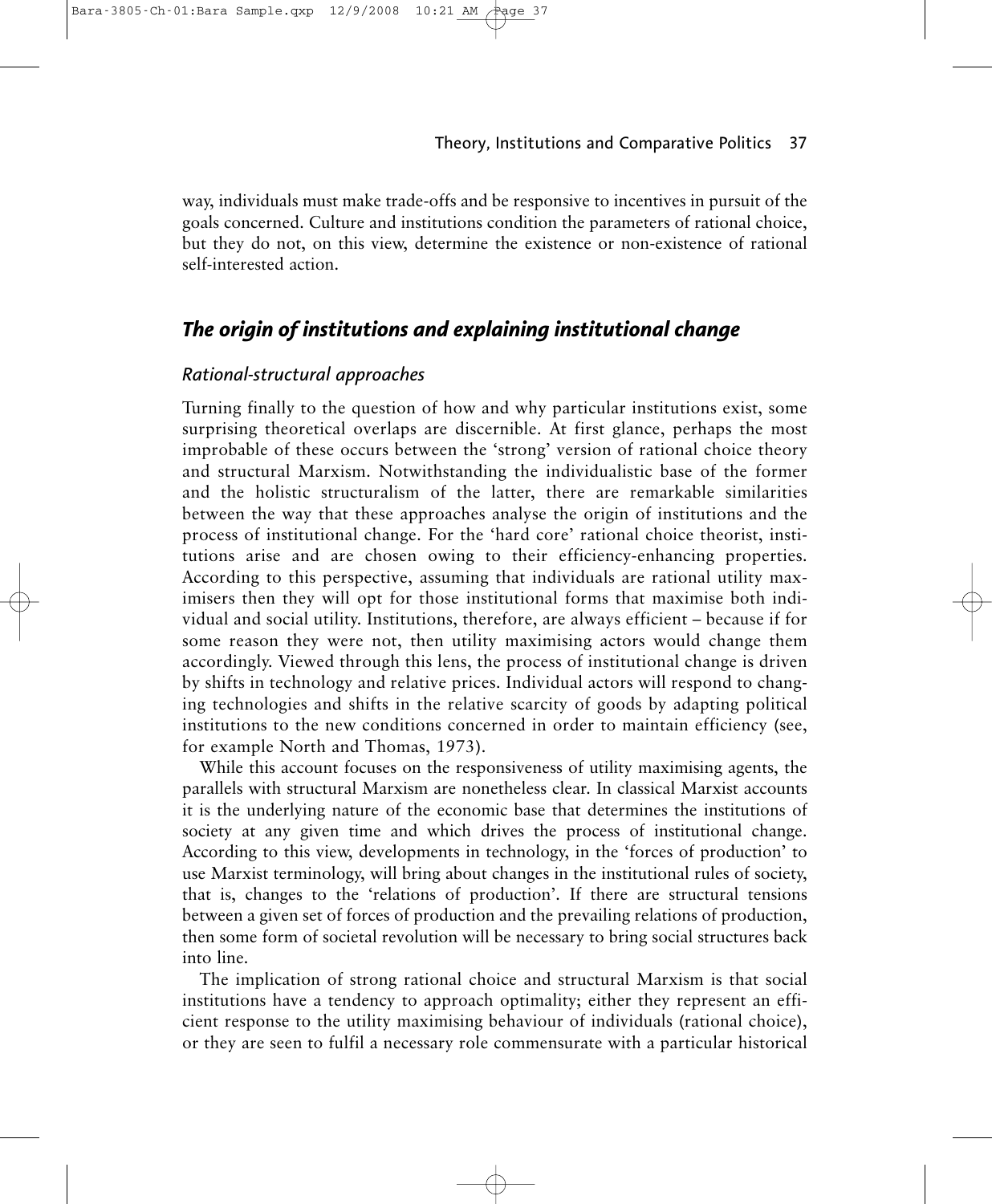stage in societal development (Marxism). As such, both these schools allow little, if any room for the role of ideas and the possibility of human error in understanding the process of institutional development. The assumption is that people or 'structural forces' know what the optimal set of social arrangements actually is. Weaker variants of rational choice theory and the culturalist perspective would reject this view, arguing that the process of institutional change is affected by the ideas held by individuals and groups about desirable institutional forms. These ideas may turn out to be erroneous but this does not undermine the independent role of ideas in the process of institutional development. On the contrary, 'incorrect' ideas about appropriate institutional changes are just as likely to prevail as are 'correct' ideas. There is as a consequence no inexorable tendency for social systems to approach optimal or efficient forms.

#### *Rational-cultural approaches*

Seen in the above light, there is again considerable scope for theoretical synthesis between the weaker version of rational choice theory and a cultural perspective. This approach may in turn find some affinity with a non-Marxian form of structural institutionalism. Such an approach would focus on the relationship between ideas, the structural rules that these ideas help to create or set up and the incentives or lack of incentives to change the relevant institutional structures should they turn out to contain errors and inefficiencies. North (1990) adopts precisely this kind of framework in an attempt to explain the persistence of inefficient institutional forms.

According to North prevailing institutional practices, may owe their origins to a combination of historical accidents and misguided attempts at deliberate institutional design. Inefficient institutions may persist according to the incentive structure that they create. Even inefficient rules may operate to the benefit of some groups in society who will seek to maintain the status quo, preventing moves towards a more efficient set of practices. What matters to the prospects for efficiency enhancing improvements is the extent to which those who would benefit from institutional change have sufficient incentives to bring the necessary modifications about. According to North inefficient institutions may often survive precisely because the relevant incentives are skewed in favour of inertia. On the one hand, those with ruling interests who benefit substantially from the status quo will use all of their powers to resist institutional change. On the other hand, if the gains from institutional reform are likely to be widely spread across a large number of dispersed agents then agents are unlikely to mobilise in favour of new rules owing to the prevalence of collective action problems. In this situation even though the total gains to society at large may exceed the benefits currently flowing to ruling interests, efficiency-enhancing reforms are unlikely to be enacted (North, 1990).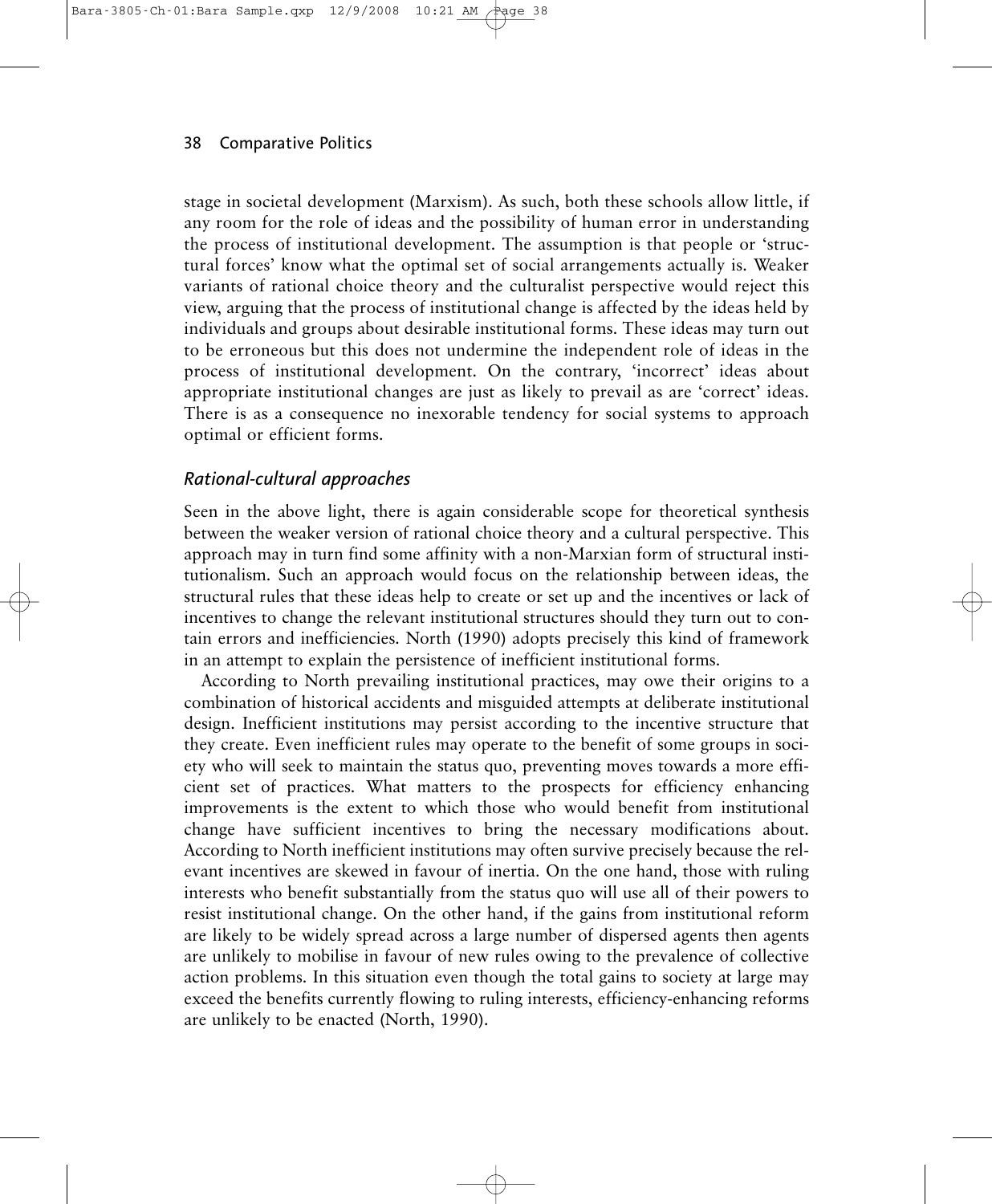## **SUMMARY**

This chapter has outlined the basic principles underlying three theoretical approaches derived from the 'new institutionalism' in political science and their relevance to comparative political studies. Understanding these basic analytical principles is crucial to an appreciation of the more specific aspects of comparative political analysis explored in the chapters that follow:

- The ontology of each approach has been examined, together with their defence of why institutions matter and their explanation of the origins of institutions and institutional change.
- The discussion has focussed in abstract terms on the general principles that distinguish different branches of institutionalist theory from one another.
- Potential areas where theoretical synthesis may be possible have been considered.

#### **FURTHER READING**

Alston, L. Eggertsson, T. and North, D. (1996) *Empirical Studies in Institutional Change*. Cambridge: Cambridge University Press.

A useful series of case studies exploring the dynamics of political and institutional change, from a 'soft' rational choice perspective.

Chong, D. (2002) *Rational Lives: Norms and Values in Politics and Society*. Chicago, IL: Chicago University Press.

This is a theoretical work which explores the interaction between individual incentives and socio-cultural norms – it attempts to bridge the gap between rational choice analysis and more cultural theories that emphasise the role of socialisation in shaping political behaviour.

Lichbach, M. (2003) *Is Rational Choice Theory All of Social Science?* Ann Arbor, MI: University of Michigan Press.

Primarily a defence of rational choice theory, but also contains useful discussions of both cultural and structural explanations in political science.